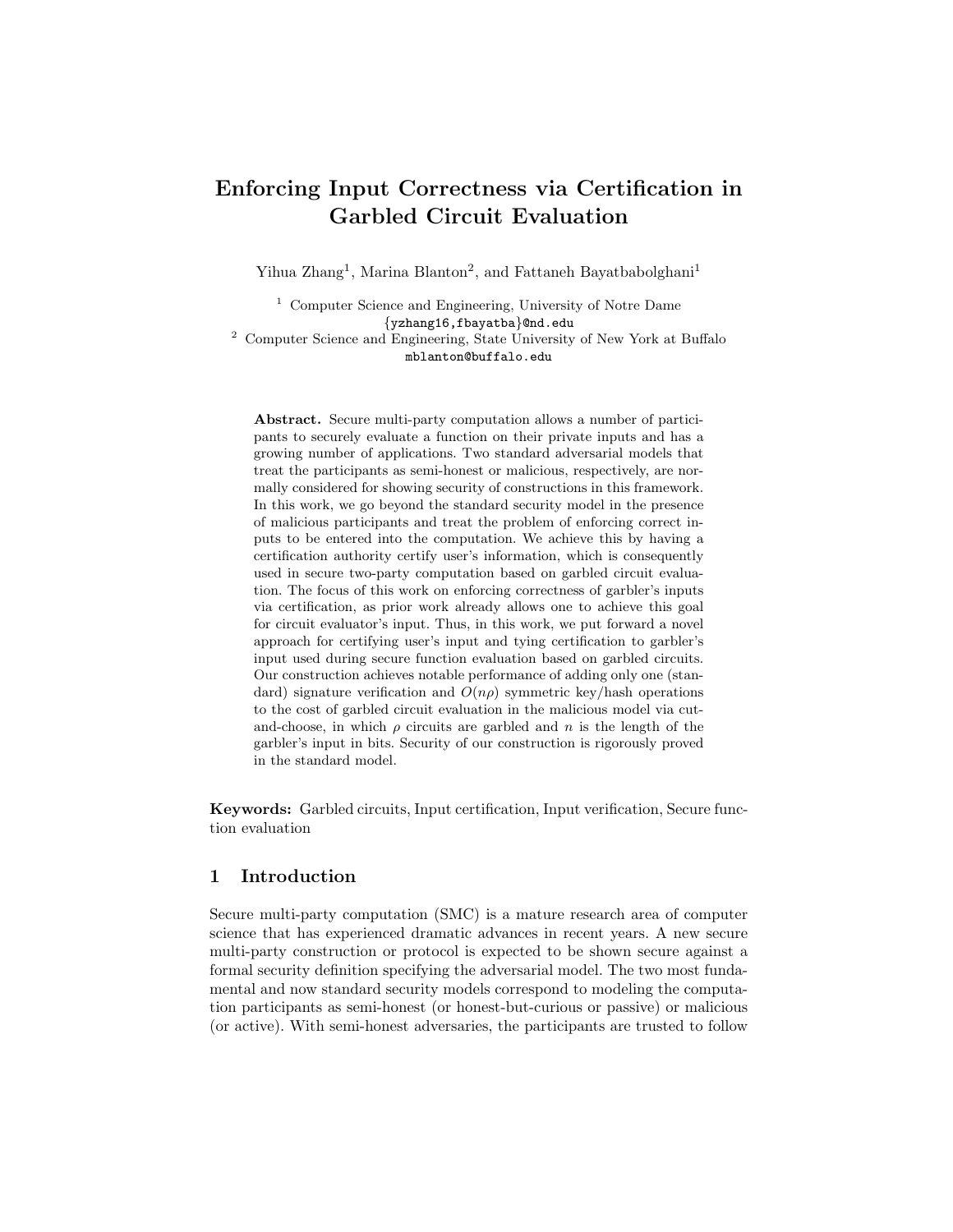the prescribed computation, while a malicious adversary can instruct the participants under its control to arbitrarily deviate from the computation in the attempt to learn authorized information about the honest parties' inputs. While these definitions are strong and do not tolerate unintended information leakage, the largest limitation of these standard definitions is that they provide no guarantees with respect to inputs of the computation.<sup>3</sup> Thus, a dishonest participant is able to modify its input into the computation, which results in other participants receiving incorrect results, while the dishonest party itself might be able to compute true output based on its knowledge of the original data transformation. This also allows a dishonest participant to set its inputs into the computation in such a way as to learn the maximum amount of information about input of other participant(s) from the output it receives.

The issue with inability of honest participants to control inputs of malicious participants under the current security definitions has been recognized in the literature and various techniques were proposed to mitigate the problem. Examples include employing game-theoretic techniques to incentivize providing truthful inputs into secure multi-party computation (see, e.g., [14, 15, 28]) and input certification in the context of specific applications such as private set intersection [9, 11] and anonymous credentials [8]. More recently, input certification or input validity verification in the form of any function has been added to general secure computation techniques. In particular, Blanton and Bayatbabolghani [3] put forward an efficient construction for server-aided secure two-party computation based on garbled circuit evaluation, where the inputs of the two users are certified and equality of the signed data and inputs into the computation is verified by utilizing signatures with protocols. Katz et al. [16] design an efficient mechanism for adding input verification in the form of an arbitrary function to two-party computation based on garbled circuits so that the computation takes place only if the inputs pass verification (and the computation takes place on the same inputs that were verified). We continue this line of work in this paper.

The focus of this article is on enforcing input correctness in secure computation via input certification. Because signature-based input certification is more amenable to integration with existing malicious-adversary techniques based on homomorphic encryption or secret sharing than garbled circuit evaluation, we would like to tackle the more interesting case of garbled circuit evaluation. To that extent, our starting point was the work of Blanton and Bayatbabolghani [3] for the server-aided two-party setting. We aim to enforce input correctness of both circuit garbler and evaluator in the standard two-party setting using garbled circuit evaluation techniques. Toward this goal, we notice that the mechanism for enforcing input correctness of the user evaluating the circuit in [3] will also work with the regular two-party setup with no changes. In particular, that mechanism requires the circuit evaluator to prove via zero-knowledge proofs of knowledge that the inputs provided into the oblivious transfer (at the time of retrieving garbled labels corresponding to the evaluator's inputs) are consistent with the

<sup>3</sup> Note that this does not refer to ill-formed inputs which can be detected in the beginning of the computation, but rather to well-formed incorrect or deceptive inputs.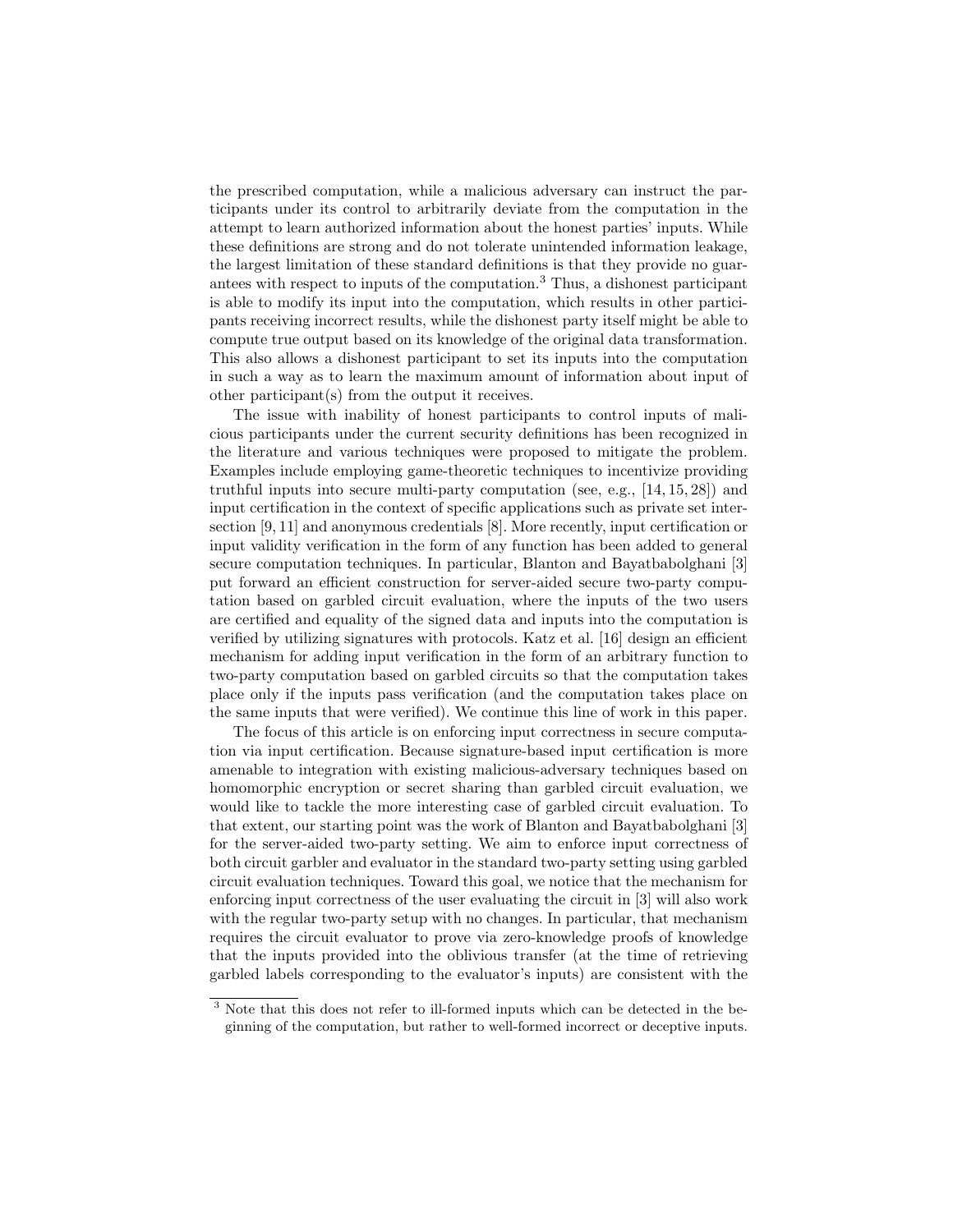valued signed by a certification authority. The mechanism for enforcing input correctness of the other user in [3], however, cannot be used for enforcing input correctness of the circuit garbler in the conventional setup. Thus, the focus of this work is on designing an efficient mechanism for enforcing input correctness of the garbler with the help of a certification authority.

Our setup assumes the presence of a certification authority that can certify users' data. For example, in the case of genomic or medical data, the facility performing genome sequencing or running a medical test will issue certification that can later be used with secure two-party computation. Obviously, the use of certification should not reveal any information about the certified values. For example, [3] used signatures with protocols that allows the signature owner to prove statements about signed values in zero-knowledge. Once the certification step is complete, the user will be able to use that information with garbled circuit evaluation to prove correctness of the supplied inputs.

In this work we put forward a novel, non-standard certification construction for use with garbled circuit evaluation that favorably compares with existing signature schemes and other prior work in terms of its performance. The certification authority's work includes only one public-key operation (producing a regular signature) for user's input of any size and the number of symmetric key or hash function operations is  $O(n\rho)$ , where n is the bitlength of the user's input to be certified and  $\rho$  is a statistical security parameter (that determines the number of circuits being garbled). The size of a certificate is  $O(n + \rho)$ , and the cost of secure function evaluation is only insignificantly higher than that of regular garbled circuit evaluation in the malicious model with no enforcement of input correctness. In particular, the work associated with using garbler's input certification and verification in secure function evaluation based on garbled circuits is only one signature verification and  $O(n\rho)$  symmetric key/hash operations when the garbler's input is  $n$  bits long. The downside of the approach is that the certification authority's work is linear in the number of times the certificate is to be used in secure computation. That is, in order to use the same input in up to k independent secure function evaluations (with possibly different functions), the user will need to obtain a certificate of size  $O(n + \rho k)$  and the certification authority's work increases to  $O(n\rho k)$ .

## 2 Related Work

Literature on secure two-party and multi-party computation is extensive and provides different mechanisms for securely evaluating a function on private inputs. Following the seminal work of Yao [30], it has been known that any computable function can be securely evaluated. Consequent work focused on providing stronger security guarantees such as security in the presence of malicious or covert adversaries (see, e.g., [21, 10] among many others) or improving performance of existing techniques (see, e.g., [5, 2] among others). There is also a large variety of custom constructions optimized for evaluating specific functions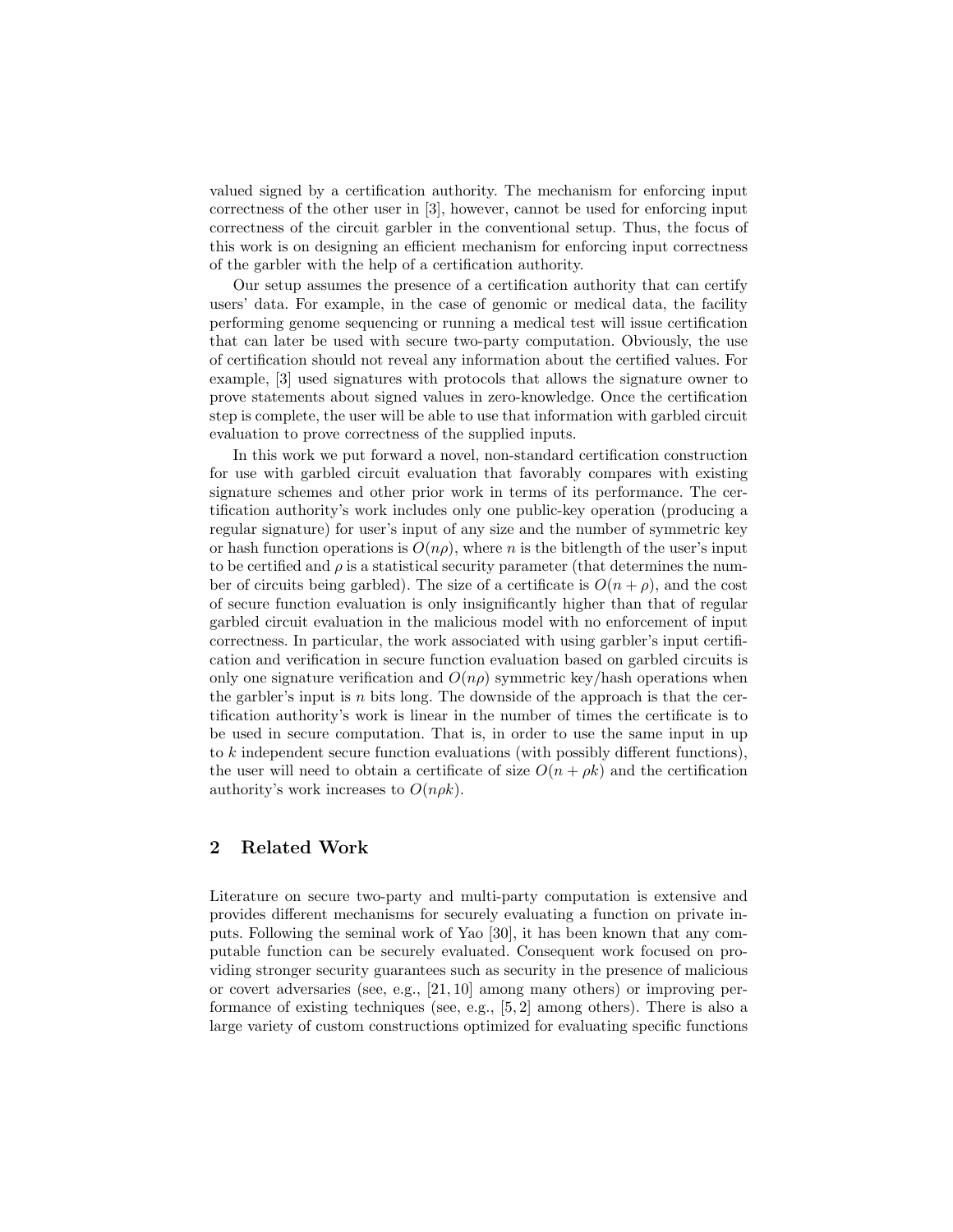with the goal of providing more efficient solutions than their generic counterparts (see, e.g.,  $[23, 4]$  among others).

The original Yao's construction is secure against semi-honest participants, and several solutions for making it resilient to malicious behavior exist. Early examples of constructions secure in the malicious model include [13, 12] that utilize zero knowledge proofs of knowledge. An alternative approach to making secure function evaluation based on garbled circuits resilient to malicious behavior is to use cut-and-choose techniques [20, 24, 19], which we further detail in Section 3.

Moving closer to the focus of this work, several publications treat the issue of input consistency or correctness in different settings and using different mechanisms. For example, the issue of input consistency arises in the context of garbled circuit evaluation based on cut-and-choose techniques when multiple circuits need to be evaluated on the same (consistent) inputs and was treated in several publications [22, 20, 29]. Another work by Kolesnikov et al. [17] proposed a solution for input consistency across multiple user interactions with the help of a semi-honest server at low cost. That is, possibly malicious users engage in executions of secure two-party function evaluation with each other, but the user's input must remain the same for multiple instances of secure computation.

With respect to enforcing input correctness, one line of research applies game theory to function design to incentivize participants to provide their truthful inputs into the computation (see, e.g., [14, 26, 15, 27, 28] among others). These publications typically treat the parties as rational. For instance, Shoham and Tennenholtz [26] studied the question of which boolean functions can be computed by rational agents in a distributed setting and more recent work of Wallrabenstein and Clifton [27, 28] revisits game specifications using the specifics of secure multi-party computation setups. In addition, input certification was used with certain types of functionalities to guarantee that computation is run on the same inputs as the inputs previously signed by some certification authority. For example, [9, 11] provide solutions for performing private set intersection on certified sets and [8] incorporates certification into anonymous credentials. These techniques, however, are not applicable to general functionalities.

More recently, Blanton and Bayatbabolghani [3] incorporated input certification into general secure function evaluation based on garbled circuits. In particular, the computation takes place between two possibly malicious users who use the help of an untrusted semi-honest server and ensures that the users can only enter inputs that were previously certified into the computation. The construction uses signatures with protocols [6] for this purpose and ties them to the way input is provided into the garbled circuit using zero-knowledge proofs. This paper is used as the starting point for this work. As we mentioned earlier, their mechanism for garbler's input certification applies to regular two-party computation based on garbled circuits, but it is not the case for the circuit garbler and this is why we focus on this task in this work.

Katz et al. [16] proposed a solution to enforce input validity of both garbler and evaluator in secure function evaluation based on garbled circuits. It formu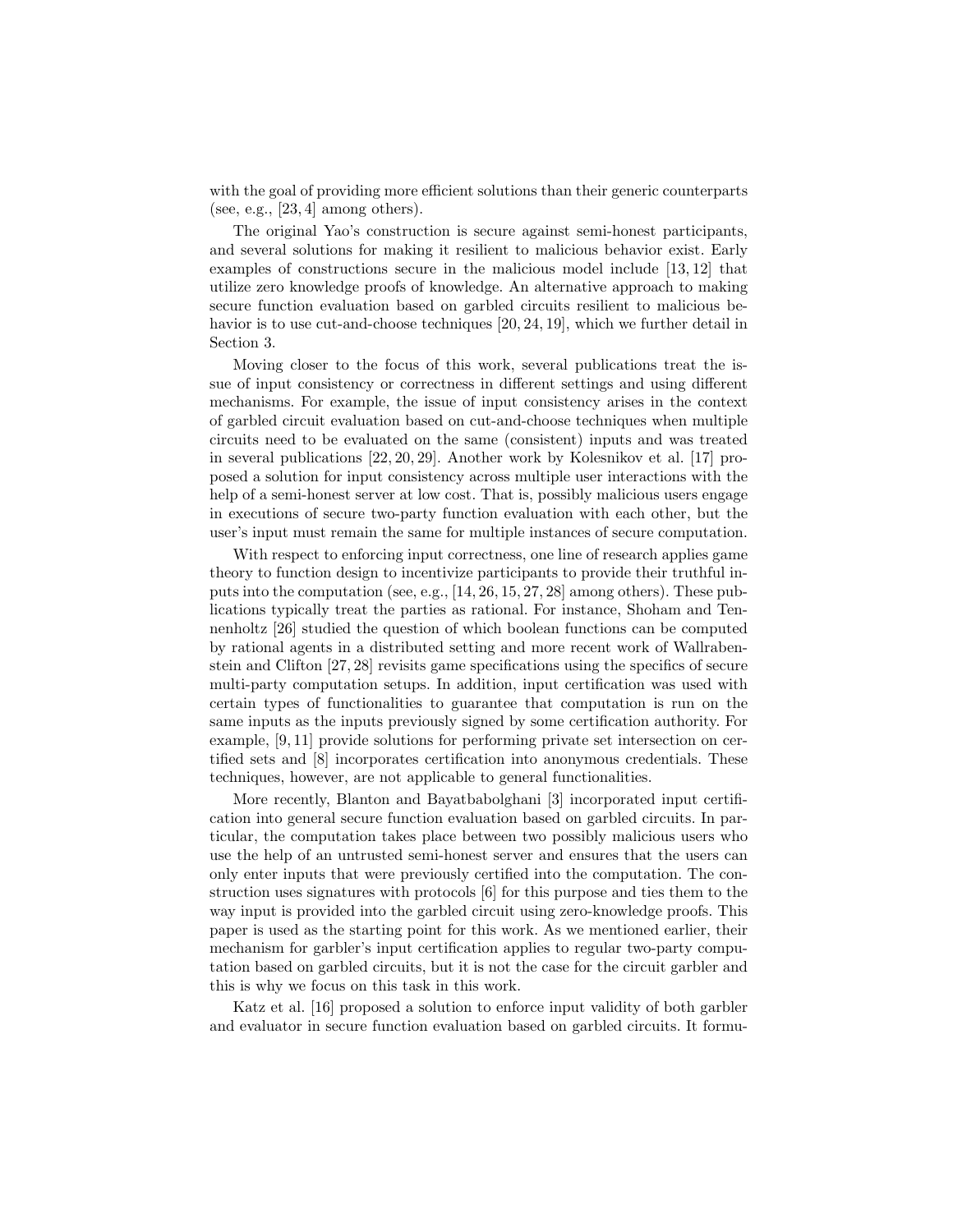lates input validation in the form of two predicates  $f_1(\cdot)$  and  $f_2(\cdot)$  applied to the input of the first and second participant, respectively. The construction then ensures that the main function  $f(\cdot, \cdot)$  is evaluated on the the same inputs as those provided during input validation. The underlying techniques include ElGamalbased commitments and a special form of oblivious transfer (OT). Note that the predicates  $f_1$  and  $f_2$  are specified in the form of Boolean circuits and are evaluated using garbled circuits themselves, which means that they could be used to privately verify a private signature on a private input, but the resulting circuit is large. Concurrently with [16], Baum [1] treats a similar problem, but the solution is based on universal hash functions and committed OT. In particular, the predicates  $f_1(\cdot)$  and  $f_2(\cdot)$  are evaluated by the respective party locally, but the join computation includes evaluation of a hash function on the output of the predicate to verify consistency of the input into the computation. More generally, the techniques of [1] improve performance of secure function evaluation based on garbled circuits when portions of the computation (or sub-circuits) depend only on one party's input.

We note that it is possible to combine the techniques of [16, 1] with input certification using signatures with protocols. For example, instead of evaluating predicate  $f_1$  on private input x of the first party  $P_1$ ,  $P_1$  could prove in zeroknowledge that it possesses a signature on input  $x$  and connect it to the evaluation of  $f(x, y)$ , where y is the input of the second party  $P_2$ , in the same way as in [16]. This will serve as an alternative construction to the techniques presented in this paper. Suppose that  $P_1$  is the circuit garbler G and we only consider G's input certification, similar to the construction presented in this work. Then if we take the approach of [16] and combine it with signatures with protocols (such as [6, 7]), its performance compared to our approach can be evaluated as follows. Besides the common components such as garbling and checking/evaluation of  $O(\rho)$  circuits and executing OT for circuit evaluator's input, the approach based on the techniques of [16] requires  $O((n_1 + n_3)\rho)$  public-key operations (modulo exponentiations), where  $n_1$  is the bitlength of G's input and  $n_3$  is the bitlength of the output. In our construction, however, only one signature is verified and the parties perform  $O(n_1\rho)$  symmetric key operations (PRF or hash function evaluations) with small constants hidden behind the big-O notation.

If instead of using signatures with protocols we directly compare the approach of [16] to our work, then the number of public key operation in the solution of [16] is still  $O((n_1 + n_3)\rho)$  and there is a need to securely verify a private signature on private input using a garbled circuit. This circuit is expected to be large; for example, based on the circuit sizes reported in [18] we can estimate that verification of an RSA signature using a 1024-bit modulus uses over 40 million gates, and the number is obviously several times higher for stronger RSA with a 2048- or 3072-bit modulus (a circuit for producing a signature with RSA-1024 is over 40 billion gates in size).

The techniques of [1] are conceptually similar to those used in [16], but there is no special output handling and public-key operations are used only in the form of commitments and OT. Compared to our construction, the solution of [1]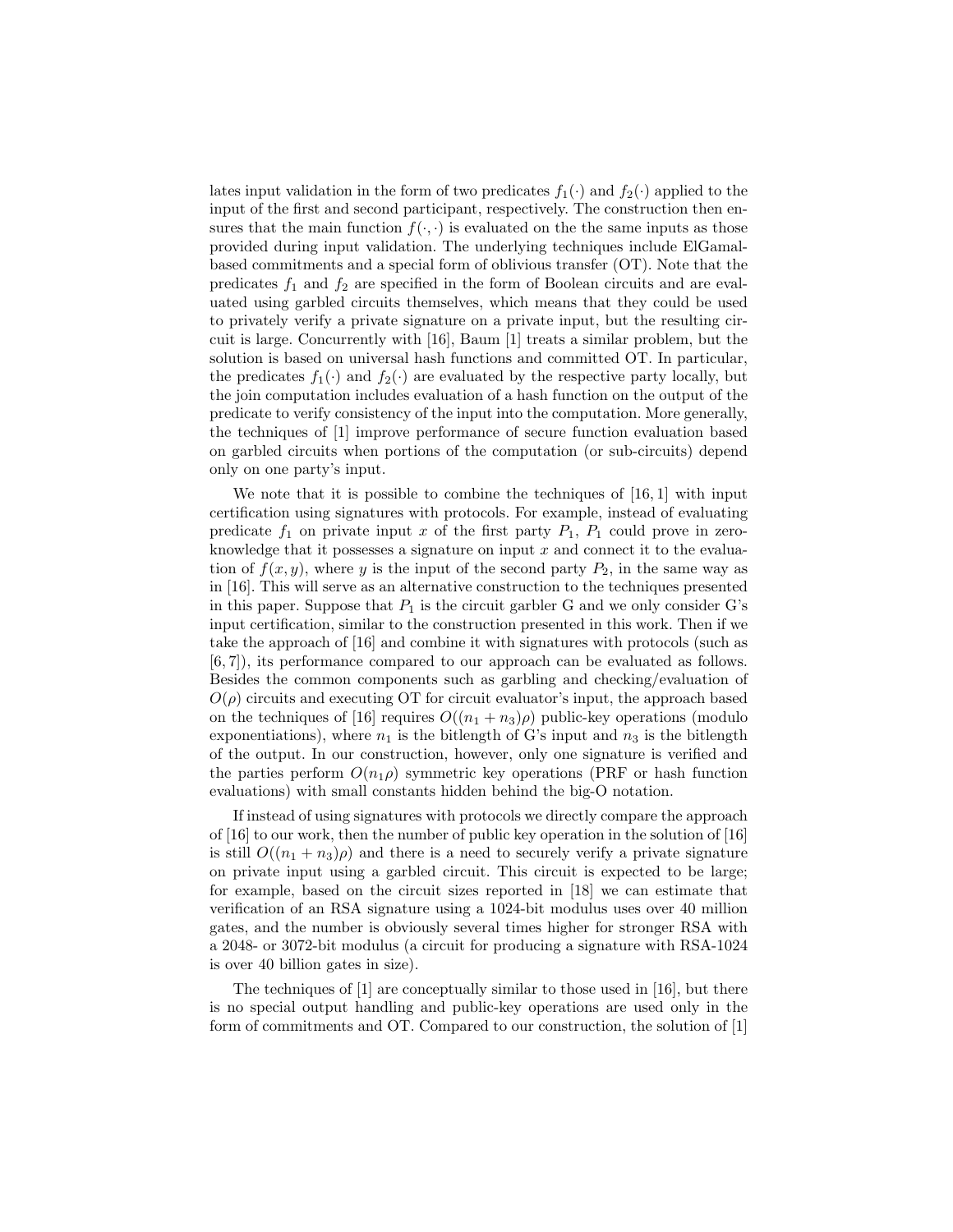requires invocation of  $O((n_1 + \rho)\rho)$  OTs (no OTs or similar operations are used for the garbler's input in our construction), the size of the circuit that needs to be evaluated in the malicious setting is larger due to the need to enforce input consistency using a hash function evaluation, and the predicate in the form of a signature verification needs to be evaluated once using a garbled circuit.

### 3 Garbled Circuit Evaluation

The use of garbled circuits allows two parties  $P_1$  and  $P_2$  to securely evaluate a Boolean circuit of their choice. Given an arbitrary function  $f(x, y)$  that depends on private inputs x and y of  $P_1$  and  $P_2$ , respectively, the parties first represent it as a Boolean circuit. One party acts as a circuit generator (or garbler) G and creates a garbled representation of the circuit by associating both values of each binary wire with random labels. The other party acts as a circuit evaluator E and evaluates the circuit in its garbled representation without knowing the meaning of the labels that it handles during the evaluation. The output labels can be mapped to their meaning and revealed to either or both parties.

Once the circuit is garbled, the garbler communicates it (in the form of garbled Boolean gates) to the evaluator together with the labels of the input wires corresponding to the garbler's input bits. The labels of the input wires corresponding to the evaluator's input bits are communicated to the evaluator by means of 1-out-of-2 Oblivious Transfer (OT).

The standard construction used for the semi-honest setting also provides security in the presence of a malicious evaluator (i.e., if the evaluator deviates from the prescribed computation, the evaluation might abort, but the evaluator will not be able to learn unauthorized information). However, to guarantee security in the malicious setting (with either malicious garbler or evaluator) additional techniques need to be employed. A widely used approach to detecting incorrectly garbled circuits is based on cut-and-choose. Given a security parameter  $\rho$ , G garbles  $O(\rho)$  circuits and sends them to E. The evaluator chooses a number of them to be opened and checks them for correctness. The remaining circuits are evaluated by E, with the algorithm specifying how possible differences in the circuit outputs are to be reconciled (e.g., by using the majority) without disclosing that information to G. This approach allows for the probability of E accepting the output of incorrect circuit evaluation to be at most negligible in  $ρ.$ 

There are, however, additional attacks that can be mounted at the time of input specification in the attempt to learn additional information about the other party's input and the corresponding countermeasures. First, the utilized approach must enforce that the OT protocol is resilient to malicious behavior. Second, it must enforce that both G and E input consistent bits into all evaluation circuits. This is typically easy to achieve for the evaluator (i.e., the evaluator specifies a single input bit and learns the corresponding labels for all circuits being evaluated), while additional techniques need to be used to enforce G's input consistency. Third, the protocol must be resilient to a selective failure attack, in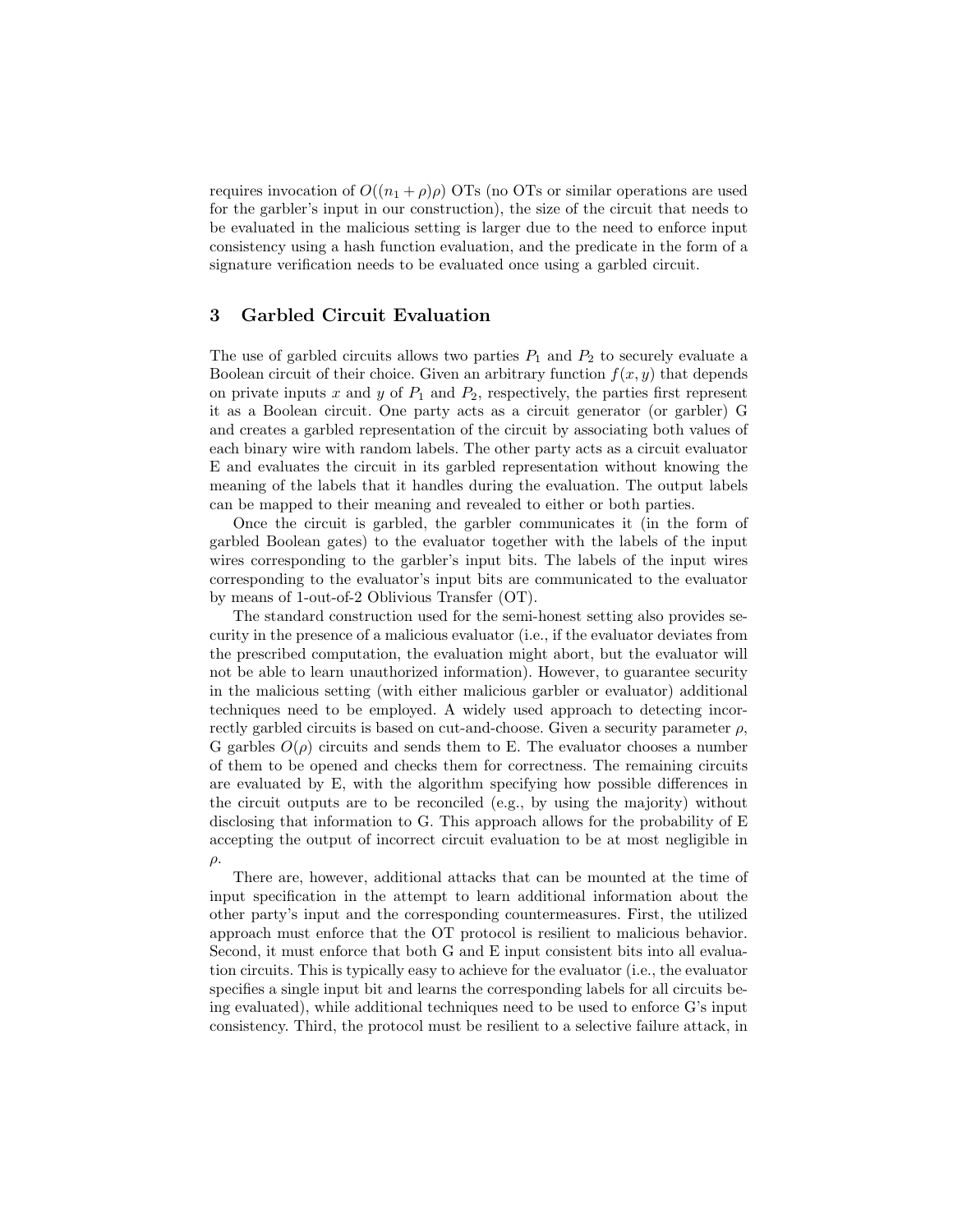which G attempts to learn a bit of E's input by providing incorrect information during OT. For example, G could enter an incorrect wire label corresponding to 0 for E's input bit into OT. Then if E's input is 0, it is unable to proceed and aborts and otherwise it succeeds, allowing G to learn one bit of E's input. A solution to this problem is to use  $\rho$  input bits into the circuit for each bit of E's input, where all  $\rho$  bits are XORed together to result in E's original input bit. Now if G launches a selective-failure attack on a single bit, the leaked bit reveals no information about E's original input. This attack is only successful and results in revealing a bit of E's input when G recovers all  $\rho$  corresponding bits of the input, which only has a negligible (in security parameter  $\rho$ ) probability of success.

Lastly, we need to ensure that authentic output is delivered to both parties after the evaluation. (Note that in general, fairness cannot be achieved in two-party computation, preventing one of the parties from learning the output, but at least we can require that only authentic outputs are accepted.) Various mechanisms for achieving this goal exist and for the purposes of this work any such mechanism will suffice. However, for concreteness of our security analysis, we will assume the following: the meaning of the output wire labels is opened to E. If G is also to learn the (same or different) output, the function is modified as in [20] to compute G's output in a protected form together with the corresponding message authentication tag, which G can verify and recover its output if verification was successful.

We now proceed with defining security of a two-party secure computation protocol in the presence of malicious participants using the standard real-ideal model setting and simulation paradigm. The execution of protocol  $\Pi$  takes place between parties  $P_1$  and  $P_2$  and an adversary  $A$  who can corrupt one of them. Each participant receives its input and security parameters  $1^{\kappa}$  and  $1^{\rho}$ , where  $\kappa$  denotes the computation security parameter and  $\rho$  the statistical security parameter. A receives all information that the party it corrupted has and can also instruct the corresponding corrupted party to behave in a certain way. Let VIEW<sub>II,A</sub> denote a tuple consisting of the view of A at the end of an execution of  $\Pi$  and the output of the honest party.

In the ideal model, all parties interact with a trusted party TP who evaluates function  $f$ . The execution begins with each party receiving its inputs and security parameters. Each honest party sends to TP its true input and a malicious party can send an arbitrary value. If TP does not receive input from both parties or if it receives an abort message, it outputs  $\perp$  (empty) to the participants. Otherwise, the participants receive  $f$  evaluated on submitted inputs. Let  $VIEW_{f,S}$  denote a tuple consisting of the output that simulator S with access to the corrupted party's information produces based on its view and the output of the honest party after ideal execution of function  $f$ . We obtain the following security definition:

**Definition 1.** Let  $\Pi$  be a protocol that computes function  $f: \{0,1\}^* \times \{0,1\}^* \to$  ${0,1}^* \times {0,1}^*$  with party  $P_1$  contributing input x and party  $P_2$  contributing input y. We say that  $\Pi$  securely evaluates  $f$  if for each probabilistic polynomialtime in  $\kappa$  adversary A in the real model and all  $x, y \in \{0,1\}^*$ , there exists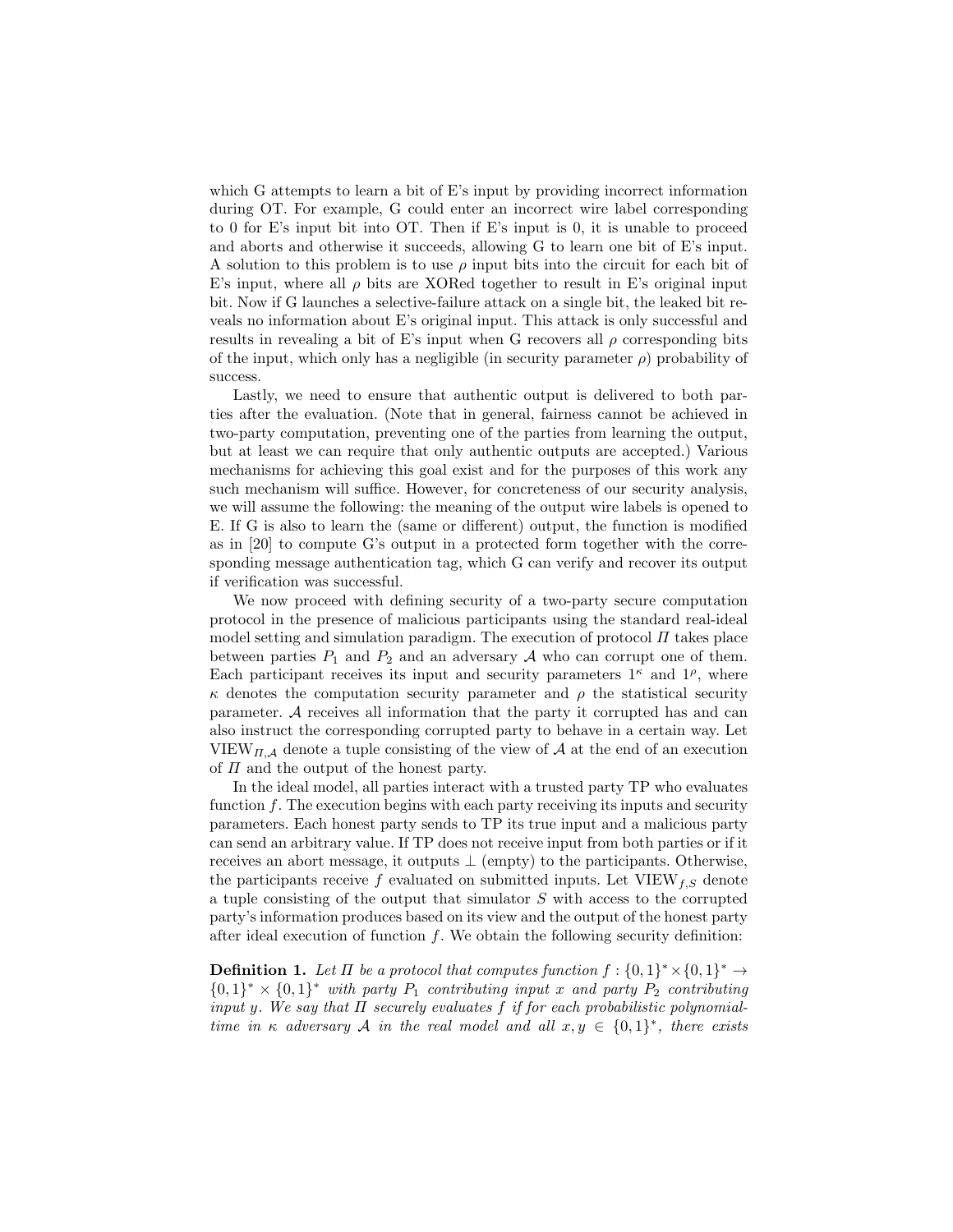probabilistic S in the ideal model that run in time polynomial in  $A$ 's runtime and IDEAL<sub>f,S</sub> $(x, y) \cong \text{REAL}_{\Pi,A}(x, y)$ . Here  $\cong$  denotes computational indistinguishability (in the security parameter  $\kappa$ ).

When inputs are certified, the participants have access to certification in the real protocol execution, while in the ideal model the simulator will need to simulate input certification of honest parties (without access to their inputs). Furthermore, if we want to guarantee that the computation takes place on the input equal to the input encoded in the certification, we need to show that a malicious participant is unable to provide an input that differs from the certified input and results in successful completed protocol with more than a negligible probability.

### 4 Proposed Construction

In our construction we use three independent hash functions  $h_1$ ,  $h_2$ , and  $h_3$  with properties defined below. For the purposes of our security analysis, we need to assume that  $h_1$  and  $h_2$  are universal hash functions, while collision resistance is sufficient for  $h_3$ . In addition, we require  $h_1$  to support homomorphic XOR as in  $h_1(x \oplus y) = h_1(x) \oplus h_1(y)$ . A collection of hash functions  $\mathcal{H} = \{h : A \rightarrow B\}$ is called universal if for any distinct  $x, y \in A$ , the probability that a uniformly chosen  $h \in \mathcal{H}$  satisfies that  $h(x) = h(y)$  is at most  $1/|B|$ , i.e., its output is uniformly distributed over the function's range. An efficient implementation of a universal hash function with homomorphic XOR can be found in [25]. Collision resilience of a hash function  $h$  is defined as inability of an adversary to find two distinct x and y such that  $h(x) = h(y)$  with more than a negligible probability in the output size of  $h$ . For the purpose of this work, we let the output size of hash functions be governed by the security parameter  $\kappa$  so that the probability of finding collisions is negligible in  $\kappa$ . Collision resilience follows for our universal hash functions  $h_1$  and  $h_2$ .

Our construction also relies on a pseudo-random function (PRF)  $F: \{0,1\}^{\kappa} \times$  $\{0,1\}^{\kappa} \to \{0,1\}^{\kappa}$ , security of which is defined in a standard way. That is, for a randomly chosen key  $k \in \{0,1\}^{\kappa}$ , an adversary who can query  $F_k$  on different inputs a polynomial number of times is unable to distinguish  $F_k$  from a random function  $f$  with more than a negligible probability.

The intuition behind our construction is to let the certification authority (CA) associate input bits with random values, which are to be used in circuit generation and evaluation, and generate some "fingerprint" information for enforcing correctness. In this scheme, the CA does not need to perform signing of input bits as in traditional signature schemes, but only performs symmetric key operations and computes one signature independent of the input or circuit size. The evaluator consequently will use the "fingerprint" information to check circuits, and both the garbler and evaluator use information provided by the CA to generate input labels.

In more detail, for each input wire  $i$  corresponding to the garbler's input, the CA chooses two random strings  $s_i^0$  and  $s_i^1$  that mean 0 and 1, respectively,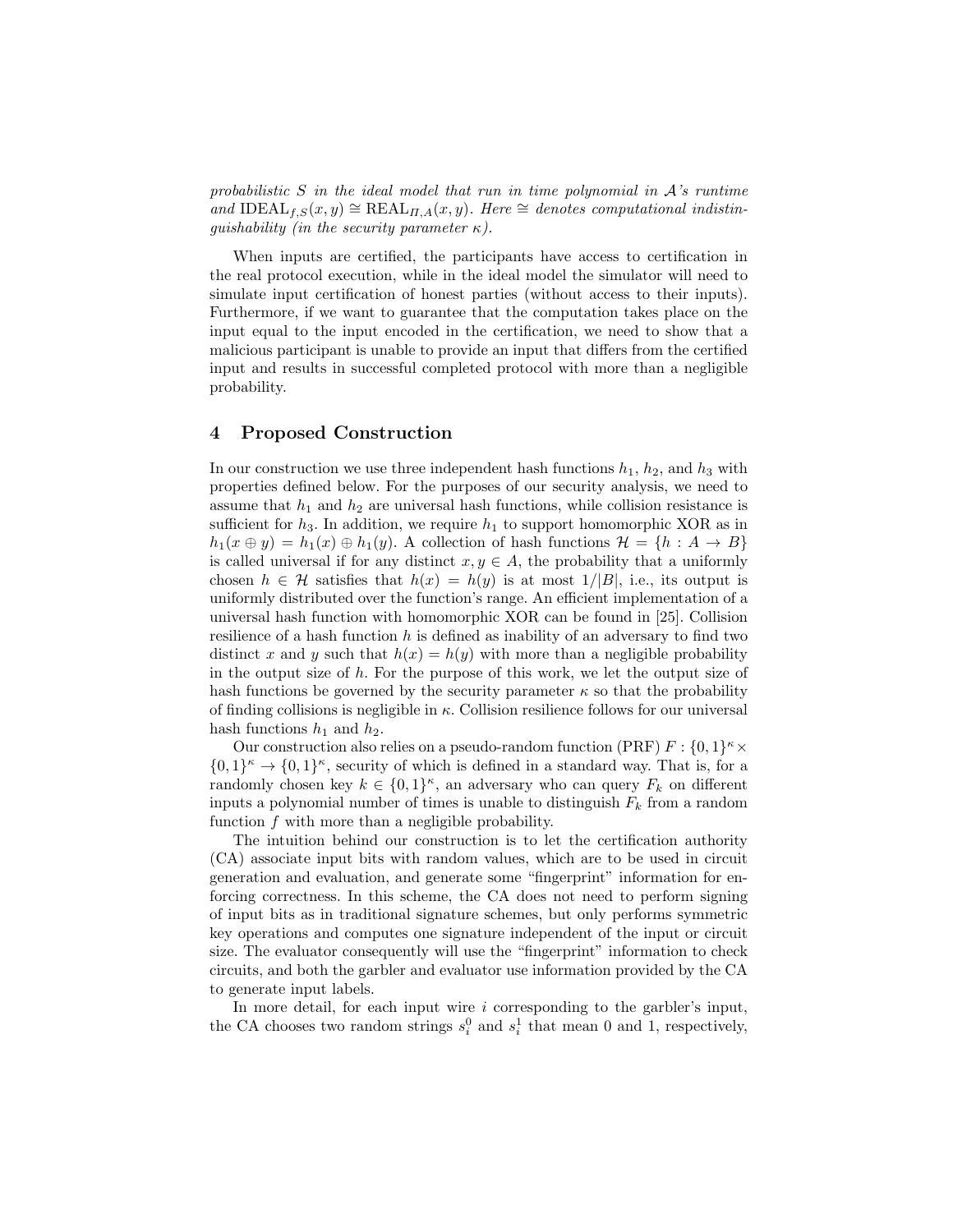and similarly two (pseudo-)random values for each input wire i of each garbled circuit j (denoted by  $t_{2nj+2i}$  and  $t_{2nj+2i+1}$  in the protocol description where n is the input size). The CA also encodes information that binds all of these random values by their meaning (i.e., all  $s$  and  $t$  values that correspond to  $0$  across all input wires and the equivalent values that correspond to 1) and by input wire (i.e., both t values that correspond to a given input wire in a given circuit). These bindings are stored in an encrypted form and are opened to the evaluator for circuits that are to be checked. The CA also releases information related to G's input x as  $s_i^{x_i}, s_i^{1-x_i}$  (without revealing the meaning of these strings). These values are used both during circuit checking (for opened circuits to verify their correctness) and circuit evaluation (to compute labels corresponding to garbled input wires using  $s_i^{x_i}$ 's). In the following, we describe the proposed protocol in detail.

In what follows,  $x$  is the input to be signed and  $sk$  is the private signing key of the certification authority S. We assume that  $\rho$  circuits need to be garbled, where a fraction of them is being checked and the remaining circuits are evaluated.

**Input certification.** The input consists of user's input  $x = x_0...x_{n-1}$  to be certified and the signer S holds its private signing key sk (with the corresponding public key pk available to all users).

- 1. For each input bit  $i = 0, ..., n 1$ , S chooses two random strings  $s_i^0, s_i^1 \leftarrow$  $\{0,1\}^{\kappa}$  representing bits 0 and 1, respectively.
- 2. S computes  $H^0 = h_1(s_0^0 \oplus \cdots \oplus s_{n-1}^0)$  and  $H^1 = h_1(s_0^1 \oplus \cdots \oplus s_{n-1}^1)$ .
- 3. S chooses a secret key  $k' \leftarrow \{0,1\}^{\kappa}$  for a PRF F and for  $i = 0, ..., 2n\rho 1$ computes a pseudo-random string  $t_i = F_{k'}(i)$ .
- 4. For  $j = 0, ..., \rho 1$ , S computes  $P_j^0 = H^0 \oplus h_1(h_2(t_{2nj}) \oplus h_2(t_{2nj+2}) \oplus$  $\dots \oplus h_2(t_{2nj+2n-2})$ , and  $P_j^1 = H^1 \oplus h_1(h_2(t_{2nj+1}) \oplus h_2(t_{2nj+3}) \oplus \dots \oplus h_n)$  $h_2(t_{2nj+2n-1})).$
- 5. For each  $j = 0, ..., \rho 1$ , S computes  $V_{0,j} = h_3(h_1(h_2(t_{2nj}) \oplus h_2(t_{2nj+1}))),$  $V_{1,j} = h_3(V_{0,j} || h_1(h_2(t_{2nj+2}) \oplus h_2(t_{2nj+3})), \ldots, \text{ and } V_{n-1,j} = h_3(V_{n-2,j} ||$  $h_1(h_2(t_{2nj+2n-2}) \oplus h_2(t_{2nj+2n-1})))$  and sets  $Q_j = V_{n-1,j}$ .
- 6. For each  $j = 0, \ldots, \rho 1$ , S chooses a random encryption key  $ck_j \leftarrow \{0, 1\}^{\kappa}$ and computes  $\mathsf{Enc}_{ck_j}(P_j^0||P_j^1||Q_j)$ .
- 7. S concatenates  $(s_i^{x_i}||s_i^{1-x_i})_{i=0}^{n-1}$ ,  $(\text{Enc}_{ck_j}(P_j^0||P_j^1||Q_j))_{j=0}^{\rho-1}$ , and stores the resulting string as c. Here each  $s_i^{x_i}$  represents input bit  $x_i$  and  $s_i^{1-x_i}$  its complement. S signs c as  $\textsf{Sign}_{sk}(c)$ .
- 8. S returns  $\langle c, \text{Sign}_{sk}(c), (ck_j)_{j=0}^{\rho-1}, k' \rangle$  to the user. Note that information included in  $c$  does not reveal whether  $x_i$  was 0 or 1.

The above information will be used for producing  $n$  garbled label pairs for input wires corresponding to input x into  $\rho$  circuits. As described below, each garbled pair for input wire *i* in circuit *j* will be formed as  $\ell_{i,j}^0 = h_1(s_i^0 \oplus h_2(t_{2n_1j+2i}))$ and  $\ell_{i,j}^1 = h_1(s_i^1 \oplus h_2(t_{2n_1j+2i+1}))$ . Then the values  $P_j^0$ ,  $P_j^1$ , and  $Q_j$  are used to verify correctness and consistency of the garbled circuit  $j$ . For each garbled circuit  $j$ , these values are opened during the circuit checking phase and are used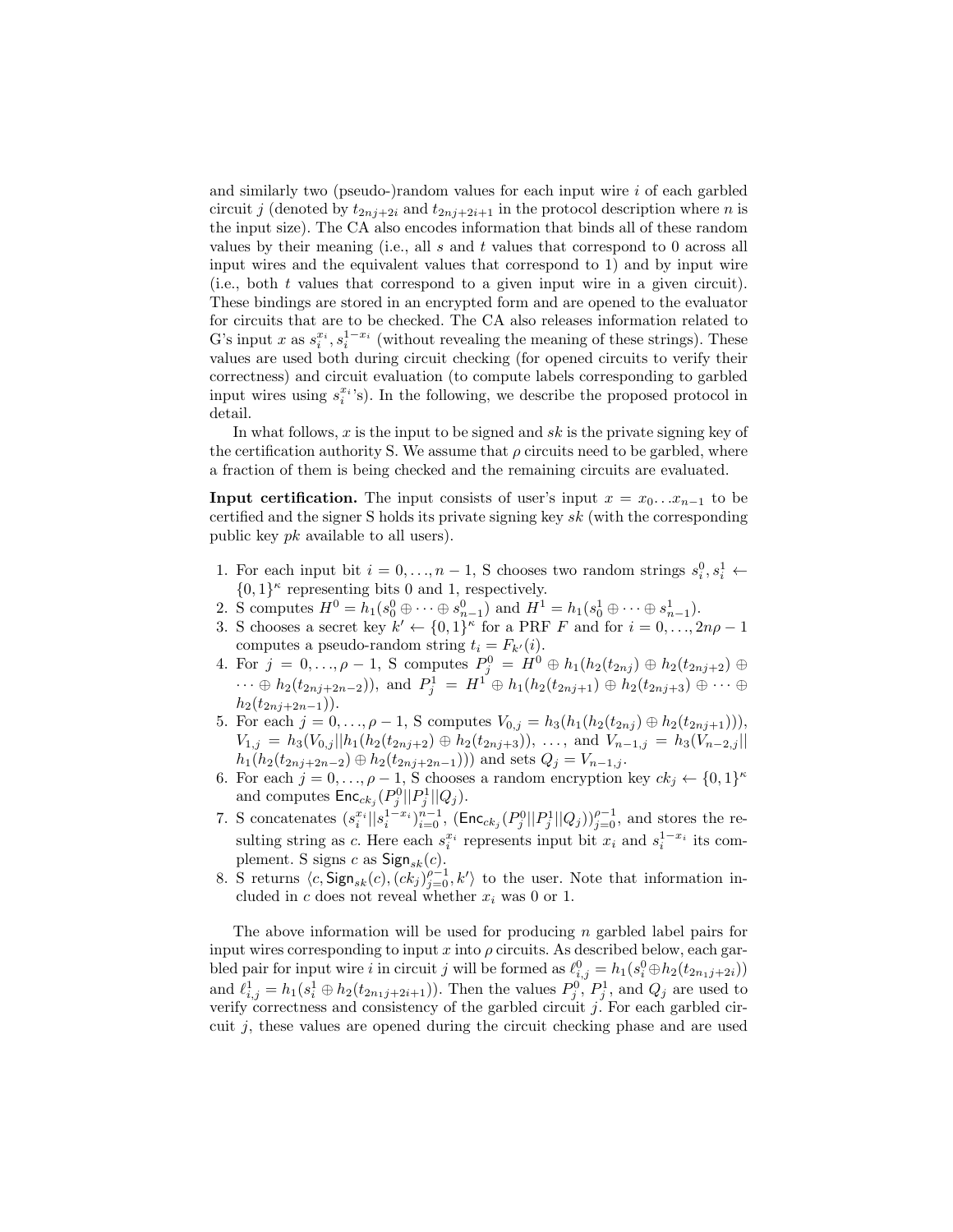by E to verify correctness of input labels. The intuition behind the checks is that  $P_j^0$  encodes information about all inputs labels corresponding to input bits equal to 0, while  $P_j^1$  encodes information about all labels corresponding to input bits equal to 1. We refer to checks that use  $P_j^0$  and  $P_j^1$  as "horizontal checks." Additionally, information encoded in  $Q_i$  encodes information about each pair of labels  $\ell_{i,j}^0, \ell_{i,j}^1$  for each input wire i of the circuit. We refer to this check as the "vertical check."

Secure function evaluation with certified inputs. Garbler G holds private input  $x = x_0 \dots x_{n_1-1}$ ,  $(ck_j)_{j=0}^{\rho-1}$ , k' and supplies public  $\langle c, \text{Sign}_{sk}(c) \rangle$ , where  $c =$  $(s_i^{x_i}||s_i^{1-x_i})_{i=0}^{n_1-1}||(\text{Enc}_{ck_j}(P_j^0||P_j^1||Q_j))_{j=0}^{\rho-1}$ . Evaluator E holds private input  $y=$  $y_0 \ldots y_{n_2-1}$ .

- 0. Initial check: E verifies signature on  $c$  using certification authority's public key  $pk$  and aborts if verification fails. E stores all components of  $c$ .
- 1. Circuit garbling:
	- (a) For each circuit  $j = 0, \ldots, \rho$ , G generates labels for its own input wires  $i = 0, \ldots, n_1 - 1$  as  $\ell_{i,j}^0 = h_1(s_i^0 \oplus h_2(t_{2n_1j+2i}))$  and  $\ell_{i,j}^1 = h_1(s_i^1 \oplus$  $h_2(t_{2n_1j+2i+1})$ , where each  $t_i$  is computed as  $F_{k'}(i)$ .
	- (b) G generates the rest of the circuits in the same way as traditional garbled circuits and sends all circuits to E.
- 2. Circuit checking:
	- (a) E select a predefined number of circuits out of  $\rho$  of them at random as checking circuits and asks G to open the selected circuits.
	- (b) G reveals each label pair for each wire of each checking circuit and E verified them. If any circuit is malformed, E aborts the computation.
	- (c) For each checking circuit with its original index  $j$ , G sends to E the key  $ck_j$ . E decrypts  $P_j^0$ ,  $P_j^1$ , and  $Q_j$  and checks whether  $P_j^0$  is equal to  $\ell^0_{0,j} \oplus \cdots \oplus \ell^0_{n_1-1,j}$  and whether  $P^1_j$  is equal to  $\ell^1_{0,j} \oplus \cdots \oplus \ell^1_{n_1-1,j}$ . If any check fails, E aborts the computation.
	- (d) For each checking circuit with its original index j, E computes  $S_{0,j}$  =  $h_3(\ell^0_{0,j} \oplus \ell^1_{0,j} \oplus h_1(s_0^{x_0}) \oplus h_1(s_0^{1-x_0})), S_{1,j} = h_3(S_{0,j} || \ell^0_{1,j} \oplus \ell^1_{1,j} \oplus h_1(s_1^{x_1}) \oplus$  $h_1(s_1^{1-x_1})), \ldots, S_{n_1-1,j} = h_3(S_{n_1-1,j} || \ell_{n_1-1,j}^0 \oplus \ell_{n_1-1,j}^1 \oplus h_1(s_{n_1-1}^{x_{n_1-1}}) \oplus$  $h_1(s_{n_1-1}^{1-x_{n_1-1}})$ ). If  $S_{n_1-1,j}$  is not equal to  $Q_j$ , E aborts.
- 3. Circuit evaluation:
	- (a) The circuits that have not been opened in step 2 are evaluation circuits. For each evaluation circuit with the original index  $j$ , G sends to E values  $t_{2n_1j+x_0}, \ldots, t_{2n_1j+2n_1-2+x_{n_1-1}}.$
	- (b) For each evaluation circuit with its original index  $j$ , E computes labels for G's input wires  $i = 0, ..., n_1 - 1$  as  $\ell_{i,j}^{x_i} = h_1(s_i^{x_i} \oplus h_2(t_{2n_1j+2i+x_i}))$ .
	- (c) G and E engage in OT for E to learn garbled labels corresponding to its input and E evaluates each evaluation circuit and determines the output in the same was as in traditional garbled circuits.

We can see that all circuits garbled by an honest G pass the checks of steps  $2(c$ d). In particular, for each circuit j, each label  $\ell_{i,j}^0$  is constructed as  $\ell_{i,j}^0 = h_1(s_i^0 \oplus$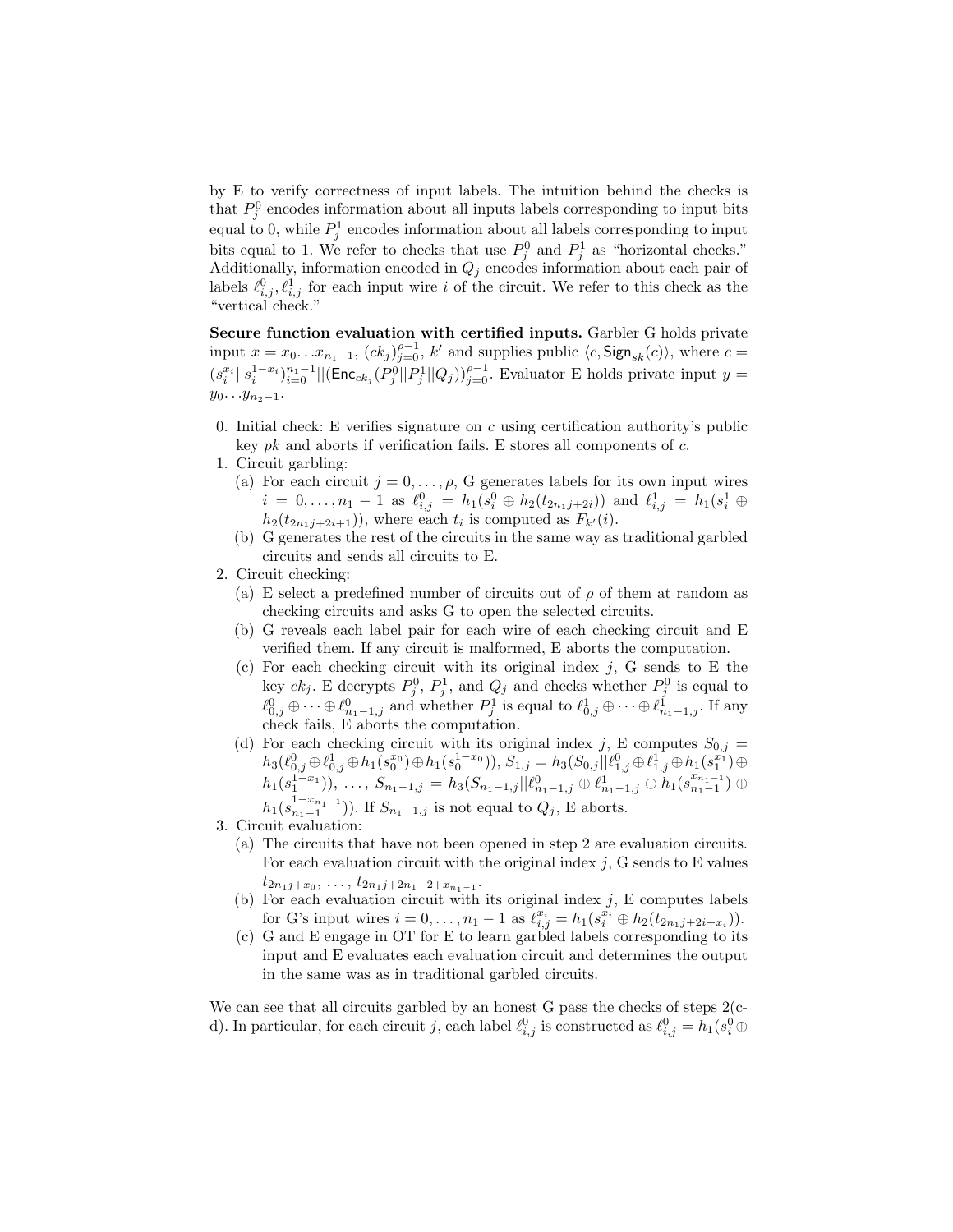$h_2(t_{2n_1j+2i})$ , so that  $\bigoplus_{i=0}^{n_1-1} \ell_{i,j}^0 = h_1\left(\left(\bigoplus_{i=0}^{n_1-1} s_i^0\right) \oplus \left(\bigoplus_{i=0}^{n_1-1} h_2(t_{2n_1j+2i})\right)\right)$ . This is exactly how the value of  $P_j^0 = h_1 \left( \bigoplus_{i=0}^{n_1-1} s_i^0 \right) \oplus h_1 \left( \bigoplus_{i=0}^{n_1-1} h_2(t_{2n_1j+2i}) \right) =$  $h_1\left(\left(\bigoplus_{i=0}^{n_1-1} s_i^0\right) \oplus \left(\bigoplus_{i=0}^{n_1-1} h_2(t_{2n_1j+2i})\right)\right)$  was constructed by the certification authority. The same applies to checking whether  $P_j^1$  is equal to  $\bigoplus_{i=0}^{n_1-1} \ell_{i,j}^1$ . As far as the check in step 2(d) does, we see that it will verify if the value of  $S_{i,j}$  computed by E for each i is identical to the value  $V_{i,j}$  computed by the certification authority in step 5 of input certification. Note that  $S_{0,j} = h_3(\ell_{0,j}^0 \oplus \ell_{0,j}^1 \oplus h_1(s_0^{x_0}) \oplus$  $h_1(s_0^{1-x_0})) = h_3(h_1(s_0^0 \oplus h_2(t_{2n_1j}) \oplus h_1(s_0^1 \oplus h_2(t_{2n_1j+1})) \oplus h_1(s_0^{x_0}) \oplus h_1(s_0^{1-x_0})) =$  $h_3(h_1(h_2(t_{2n_1j}) \oplus h_2(t_{2n_1j+1}))) = V_{0,j}$ . Similar derivations will apply to other values of  $i$  as well, giving us correctness.

### 5 Security Analysis

We first demonstrate security according to the simulation paradigm in Definition 1 and then proceed with showing that the proposed construction enforces input correctness. We use notation negl to denote a function negligible in its input.

To prove that no information leakage takes place during protocol execution, we rely on the following result:

**Lemma 1.** Information  $(s_i^x, s_i^{1-x_i})_{i=0}^{n-1}, P_j^0, P_j^1, Q_j$  computed as part of certification for n-bit x for some fixed j together with pairs  $(\ell_{i,j}^0 = h_1(s_i^0 \oplus h_2(t_{2nj+2i}))$ ,  $\ell_{i,j}^1=h_1(s_i^0 \oplus h_2(t_{2nj+2i+1})))_{i=0}^{n-1}$  is indistinguishable for any PPT adversary from the same information computed for any n-bit  $x' \neq x$ .

*Proof.* We show that the above values reveal no information about  $x$ , from which the claim of the lemma will follow. First, note that the values  $s_i^{x_i}, s_i^{1-x_i}$  were chosen uniformly at random and in the absence of other information about  $x_i$ ,  $s_i^0$ 's or  $s_1^1$ , the ordering reveals no information about x. In other words, the pairs  $s_i^{x_i}, s_i^{1-x_i}$  are distributed identically to uniformly chosen random values in the absence of additional information. In what follows, we construct a number of hybrid views and demonstrate that the views are indistinguishable from each other.

**Hybrid 0:** The same as the original set of values consisting of  $s_i^{x_i}$ 's,  $s_i^{1-x_i}$ 's,  $P_j^0$ ,  $P_j^1, Q_j, \ell_{i,j}^0$ 's, and  $\ell_{i,j}^1$ 's for a fixed j and  $i = 0, ..., n - 1$ .

**Hybrid 1:** In this view, we replace each  $h_2(t_{2nj+2i})$  and  $h_2(t_{2nj+2i+1})$  used in the creation of  $P_j^0$ ,  $P_j^1$ ,  $Q_j$ , and each  $\ell_{i,j}^0$  and  $\ell_{i,j}^1$  with strings  $r_{i,j,0}$  and  $r_{i,j,1}$ , respectively, chosen uniformly at random over  $h_2$ ' range. Because we are modifying all values constituently, any relationships between them (such as  $P_j^0$  =  $\bigoplus_{i=0}^{n-1} \ell_{i,j}^0$ , etc.) will still hold. These values are indistinguishable from the values in Hybrid 0 because  $h_2$  is a universal hash function. In particular, inputs  $t_{2nj+2i}$ and  $t_{2n,j+2i+1}$  into the hash function are pseudo-random and satisfy the minentropy requirements for the output of  $h_2$  to be treated as pseudo-random [25].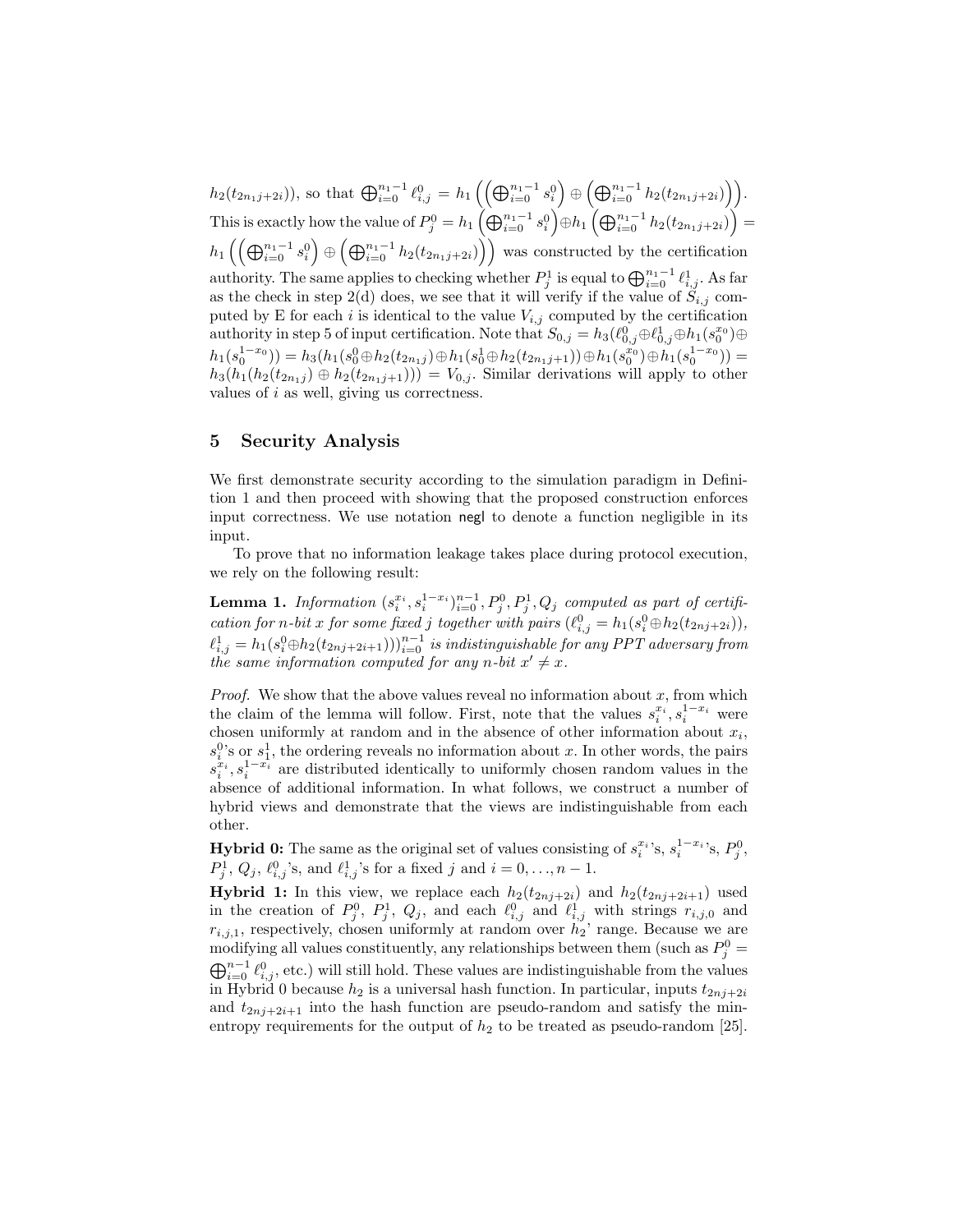**Hybrid 2:** In this view, we replace  $s_i^0 \oplus r_{i,j,0}$  and  $s_i^1 \oplus r_{i,j,1}$  with uniformly chosen random strings  $r'_{i,j,0}$  and  $r'_{i,j,1}$ , respectively, of the same length (or, equivalently, we replace  $h_1(s_i^b \oplus r_{i,j,b}) = h_1(s_i^b) \oplus h_1(r_{i,j,b})$  with  $h_1(r'_{i,j,b})$  for  $b = \{0,1\}$ ) in the creation of  $P_j^0$ ,  $P_j^1$ , and each  $\ell_{i,j}^0$  and  $\ell_{i,j}^1$ . This view is distributed identically to Hybrid 1 because XOR of a uniformly chosen string with any value produces a uniformly chosen string.

Now we arrive at a view where all  $s_i^0$ 's and  $s_i^1$ 's have been completely eliminated. The remaining information is the pairs  $s_i^{x_i}, s_i^{1-x_i}$  and values derived from random  $r_{i,j,b}$  and  $r'_{i,j,b}$ . It is clear that no information about x is revealed to a computationally bounded adversary and the claim of this lemma follows.  $\Box$ 

Now we are ready to proceed with showing that the construction complies with the security requirements for secure two-party function evaluation in the presence of malicious adversaries. In our result and its proof below, we assume a secure realization of the OT protocol secure in the presence of malicious parties is available to the participants, which they can call as a sub-protocol. Similarly, we rely on a secure realization of garbled circuit evaluation (in the presence of a semi-honest garbler).

Theorem 1. Given an OT protocol secure against malicious participants and a circuit garbling and evaluation scheme secure against a semi-honest garbler and malicious evaluator, the proposed construction for secure function evaluation with certified inputs is secure according to Definition 1.

Proof. First, suppose G is malicious and we denote the corresponding adversary as  $A_G$ . In the ideal world, simulator  $S_G$  resides between  $A_G$  and the trusted party and simulates G's view during the protocol execution as follows:

- 1.  $S_G$  invokes  $A_G$  on its input.
- 2. At the initial check step,  $S_G$  acts as honest E and verifies the signature on c. If verification fails,  $S_G$  aborts the execution.
- 3.  $S_G$  continues to act as an honest E would in steps 1 and 2, i.e., it receives the circuits, asks a predefined fraction of them at randomly chosen indices to be opened, and checks the opened circuits. If any of the checks fail,  $S_G$ aborts the execution.
- 4. In step 3(a),  $S_G$  simulates the OT with  $A_G$ . If any malicious behavior is detected,  $S_G$  aborts the execution and otherwise receives  $t_{2n_1j+x_0}, \ldots,$  $t_{2n_1j+2n_1-2+x_{n_1-1}}$  from  $A_G$  for each evaluation circuit j.
- 5.  $S_G$  obtains  $f(x, y)$  from TP and communicates G's output according to the protocol to  $A_G$ .

We now need to analyze the differences in the real and simulated views. The first difference comes from the fact that  $S_G$  simulates the OT in step 4 as it does not possess E's real input.  $A_G$ , however, has a negligible chance in observing any differences because of the security of the underlying OT protocol (i.e., its simulation is indistinguishable from real execution). The second difference comes from the fact that in real execution E might fail to output the correct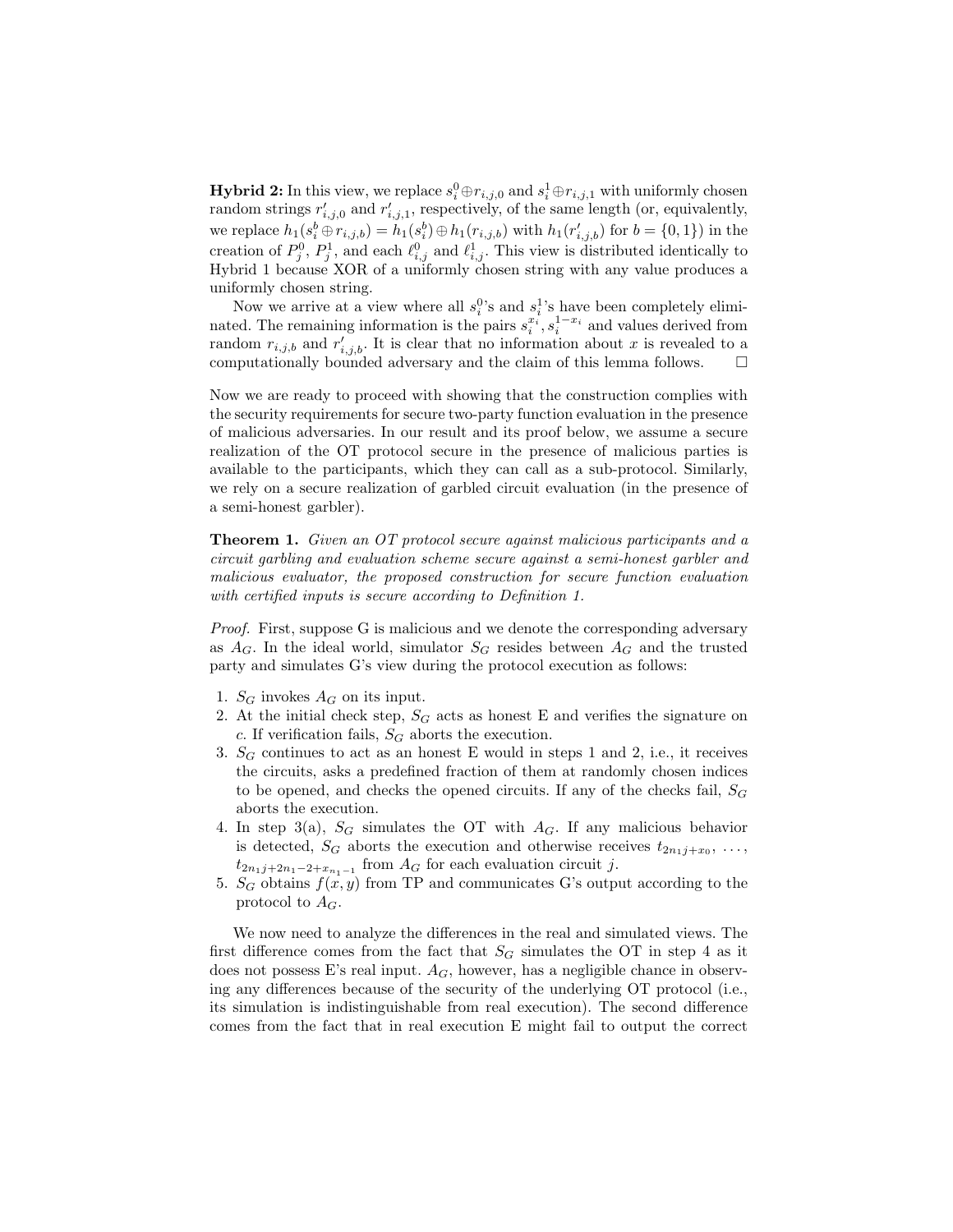output because the circuits that it evaluated were incorrect. This, however, can happen only with probability negl( $\rho$ ). We therefore obtain that  $A_G$  is unable to distinguish the views with more than a negligible probability and they are indistinguishable.

Now suppose E is malicious. In the ideal world, simulator  $S_E$  resides between E and TP and simulates E's view during the protocol execution as follows:

- 1.  $S_E$  obtains certification  $\langle c, \mathsf{Sign}_{sk}(c), (ck_j)_{j=0}^{\rho-1}, k' \rangle$  from the certification authority for some input  $x' = x'_0 \dots x'_{n_1-1}$  of its choice.
- 2.  $S_E$  invokes  $A_E$  on its input.
- 3.  $S_E$  extracts  $A_E$ 's choices j for which circuits are to be opened during circuit checking and constructs those circuits correctly as an honest G would using information from c and the corresponding strings  $t_i$ 's derived using  $k'$ .
- 4. To construct evaluation circuits,  $S_E$  creates G's input labels as an honest G would using certification information obtained for input  $x'$ .  $S_E$  then receives  $f(x, y)$  from TP and construct the remaining portion of the garbled circuits so that they always output  $f(x, y)$  (i.e., the circuits are input-insensitive).
- 5.  $S_E$  sends all circuits to  $A_E$  and opens the checking circuits upon  $A_E$ 's request as an honest G would.
- 6. During circuit evaluation,  $S_E$  executes the OT with  $A_E$  as an honest G would. If any malicious behavior is detected,  $S_E$  aborts the execution and otherwise it sends  $t_{2n_1j+x'_0}, \ldots, t_{2n_1j+2n_1-2+x'_{n_1-1}}$  generated using  $k'$  to  $A_E$ for each evaluation circuit  $j$ .
- 7.  $S_E$  continues as an honest G would.

With this simulation, we have two sources of potential differences between the real and simulated views. The first comes from modifying the way the evaluation circuits are constructed in step 4 to output a fixed value. This change has been shown in [20] to be indistinguishable to an adversary who has only a single set of labels corresponding to the inputs. That is, evaluation of modified circuits on arbitrary inputs is indistinguishable from evaluation of correct circuits on inputs  $x$  and  $y$ .

The second difference is that the certification corresponds to a randomly chosen  $x'$  instead of actual G's input  $x$ , which we need to analyze in more detail. In particular, c that  $A_E$  observes includes the pair  $s_i^{x_i'}, s_i^{1-x_i'}$  for each input bit  $x_i'$  of  $x'$ . Because the certification authority chooses these strings uniformly at random for any possible input, the pairs  $s_i^{x_i}, s_i^{1-x_i}$  and  $s_i^{x_i'}, s_i^{1-x_i'}$  are distributed identically in the real and simulated views. For each opened (checking) circuit j,  $A_E$  also learns the values of  $P_j^0$ ,  $P_j^1$ ,  $Q_j$ , as well as G's input wire label pairs  $\ell_{i,j}^0, \ell_{i,j}^1$  for each input wire i. From Lemma 1 we learn that these values are indistinguishable for inputs x and  $x'$  as well.

Lastly, for each evaluation circuit j,  $A_E$  only sees values  $s_i^{x_i'}, s_i^{1-x_i'}, t_{2n_1j+2i+x_i'}$ ,  $\mathsf{Enc}_{ck_j}(P_j^0||P_j^1||Q_j)$ . Assuming CPA-security of the underlying encryption scheme, there is only a negligible chance that ciphertexts  $\mathsf{Enc}_{ck_j}(P_j^0||P_j^1||Q_j)$  reveal any information to  $A_E$ . Lastly, in the absence of other relevant information, triples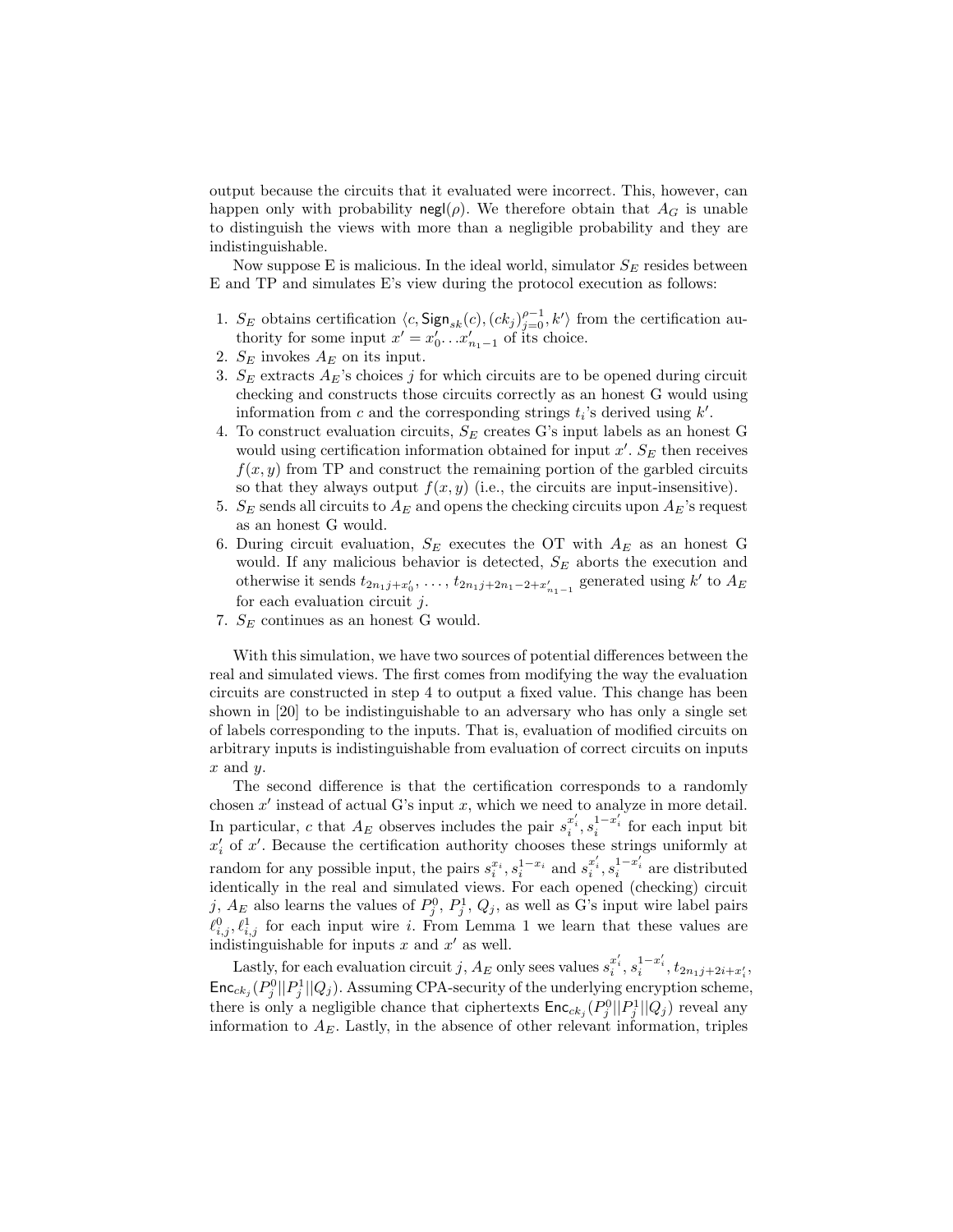$s_i^{x_i'}, s_i^{1-x_i'}, t_{2n_1j+2i+x_i'}$  and  $s_i^{x_i}, s_i^{1-x_i}, t_{2n_1j+2i+x_i}$  are identically distributed, giving  $A_E$  no information about the input bit to which the triple corresponds. Thus, the views in ideal and real executions are indistinguishable as well.

We obtain that the real and simulated views are indistinguishable when either G or E is corrupt, which concludes the proof.

Recall that we rely on current countermeasures for defeating G's incorrect behavior such as cut-and-choose that instructs garbling of  $O(\rho)$  circuits, checking a fraction of them, and evaluating the rest. Then according to the previously showed results, we obtain that any property verified at the circuit checking time will hold in the computed result with probability  $1 - \frac{neg(\rho)}{n}$ . Our input correctness result for the garbler is as follows:

Theorem 2. If all checking circuits pass all tests at the checking phase, the function is evaluated using garbler's inputs certified by the certification authority with probability  $1 - \text{negl}(\kappa) - \text{negl}(\rho)$ .

In order to show this, we first prove a supplementary result.

**Lemma 2.** If the checks of steps  $2(c)$  and  $2(d)$  hold for a garbled circuit and E can successfully evaluate the circuit (i.e., evaluation does not abort), the circuit used correct label pairs  $(\ell_i^0, \ell_i^1)$  generated by the certification authority for each of G's input wire i with probability  $1 - \text{negl}(\kappa)$ .

Proof. For simplicity of presentation, in this proof we omit notation j corresponding to the *j*th garbled circuit. Recall that we refer to the tests of step  $2(c)$ as the "horizontal check," i.e., a consistency check performed over all inputs with the same value (such as zero bits and one bits) across all input bits, and the tests of step 2(d) as the "vertical check," i.e., a consistency check performed over both inputs of each input bit.

Recall that E evaluates a garbled circuit on labels  $\ell_i^{x_i}$  computed as  $h_1(s_i^{x_i} \oplus$  $h_2(t_{2i+x_i})$ , where each  $s_i^{x_i}$  comes from the certification authority. Thus, the goal of a corrupt G is to create a garbled circuit in such a way that E will compute a valid label for bit  $1 - x_i$  using  $s_i^{x_i}$  supplied by the certification authority. This could involve providing E with an incorrect value of  $t_{2i+x_i}$  or simply using  $\ell_i^{x_i}$  to represent bit  $1 - x_i$  for the *i*th input wire in the circuit. As we show below, the probability that the adversary is successful in carrying out either of this attacks is negligible in the security parameter  $\kappa$ .

Suppose that malicious  $G$  selects one specific input wire  $i$  for which it wants to corrupt labels. In what follows, we analyze two cases: (1) the adversary supplies the correct  $t_{2i+x_i}$  value to E, sets  $\hat{\ell}_i^{1-x_i} = h_1(s_i^{x_i} \oplus h_2(t_{2i+x_i}))$  in the circuit, and adjusts other values accordingly and (2) the adversary supplies an incorrect  $\hat{t}_{2i+x_i}$  to E, sets  $\hat{\ell}_i^{1-x_i} = h_1(s_i^{x_i} \oplus h_2(\hat{t}_{2i+x_i}))$  in the circuit, and adjusts other values as needed. Recall that it is given that the circuit passes the checks of steps  $2(c)$  and  $2(d)$  and that the circuit could be successfully evaluated (i.e., the gates are correctly formed and use the labels that E computes). In what follows, we refer to the adversary and G interchangeably.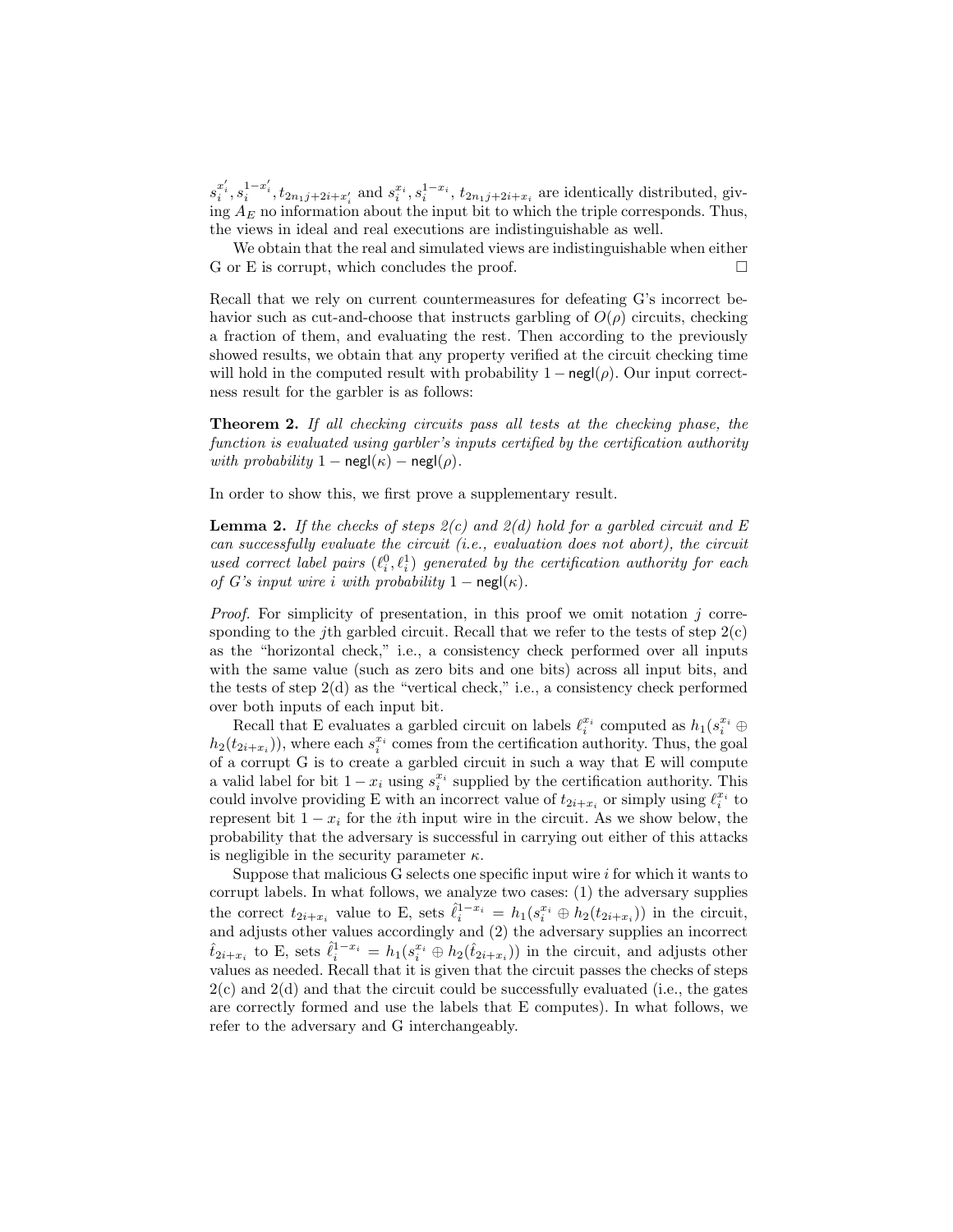1. In this case, G communicates  $t_{2i+x_i}$  to E who will compute the value  $h_1(s_i^{x_i} \oplus$  $h_2(t_{2i+x_i})$ ) at circuit evaluation time, while G's intent is to set  $\hat{\ell}_i^{1-x_i} = \ell_i^{x_i} =$  $h_1(s_i^{x_i} \oplus h_2(t_{2i+x_i}))$  instead of the original  $\ell_i^{1-x_i}$  during circuit garbling. Then if G sets  $\hat{\ell}_i^{1-x_i} = \ell_i^{x_i}$ , it will need to set  $\hat{\ell}_i^{x_i} = \ell_i^{1-x_i}$  to be able to pass the vertical check (or break collision resistance of  $h_3$  which only has a negligible probability of success). Now because the labels for both input bits of the ith input wire are modified from their expected values, the adversary needs to use other input labels to compensate for the difference to be able to pass the horizontal check. In particular,  $P^0$  and  $P^1$  values computed in step  $2(c)$ of the protocol will be different by  $\ell_i^{x_i} \oplus \ell_i^{1-x_i}$  from its expected value and G might use labels from  $k \geq 1$  other input wires to compensate for the difference.

Now note that because  $h_1$  is a universal hash function and its output is distributed uniformly over the entire space,  $\ell_i^{x_i} \oplus \ell_i^{1-x_i}$  will also be uniformly distributed over the output space. Thus, if the adversary attempts to swap the input labels for any number of other input wires, it has only a negligible chance of matching the difference exactly. That is, for every new combination of input wires with swapped labels there is only a negligible probability of eliminating the difference and the adversary is limited to trying a polynomial number of such combinations.

If the adversary employs some strategy other than swapping input labels to compensate for the difference, it will be equivalent to solving case 2 below.

- 2. In this case, G sets  $\hat{\ell}_i^{1-x_i} = h_1(s_i^{x_i} \oplus h_2(\hat{t}_{2i+x_i}))$  for some  $\hat{t}_{2i+x_i} \neq t_{2i+x_i}$ instead of the original  $\ell_i^{1-x_i}$  during circuit garbling. We can further subdivide this into two cases:
	- (a) The adversary was able to produce  $\hat{\ell}_i^{1-x_i} = h_1(s_i^{x_i} \oplus h_2(\hat{t}_{2i+x_i}))$  to have the same value as the expected label  $\ell_i^{1-x_i} = h_1(s_i^{1-x_i} \oplus h_2(t_{2i+x_i}))$ . Then if  $s_i^{x_i} \oplus h_2(\hat{t}_{2i+x_i}) = s_i^{1-x_i} \oplus h_2(t_{2i+x_i})$  and consequently  $h_2(\hat{t}_{2i+x_i}) =$  $s_i^{x_i} \oplus s_i^{1-x_i} \oplus h_2(t_{2i+x_i})$ , the adversary has to break the one-way property of hash function  $h_2$  to succeed in determining  $\hat{t}_{2i+x_i}$ , which it has to provide to E. This has only a negligible probability of success. Otherwise,  $s_i^{x_i} \oplus h_2(\hat{t}_{2i+x_i}) \neq s_i^{1-x_i} \oplus h_2(\hat{t}_{2i+x_i})$  and the adversary has to break the collision resistance property of  $h_2$  to succeed, which also has only a negligible probability of success.
	- (b) The adversary produces label  $\hat{\ell}_i^{1-x_i} = h_1(s_i^x \oplus h_2(\hat{t}_{2i+x_i}))$  that differs from the expected label  $\ell_i^{1-x_i}$ . Then in order to pass the vertical check, the adversary will need to compute  $\hat{\ell}_i^{x_i}$  such that  $\hat{\ell}_i^{x_i} \oplus \hat{\ell}_i^{1-x_i} = \ell_i^{x_i} \oplus \ell_i^{1-x_i}$ or break the collision resilience property of hash function  $h_3$ . The probability of success in the latter case is negligible in the security parameter, while the former case can be analyzed as follows. Suppose G computes  $\hat{\ell}_i^{x_i} = \hat{\ell}_i^{1-x_i} \oplus \ell_i^{x_i} \oplus \ell_i^{1-x_i} \neq \ell_i^{x_i}$ . Then the use of

 $\hat{\ell}_i^{x_i}$  will fail the horizontal check if other labels are not modified. Consequently, the adversary might attempt to modify other labels to pass the check. Suppose the adversary chooses other  $k \geq 1$  input wires  $i_1, \ldots, i_k$ for which it will modify labels  $\ell_{i_j}^{x_i}$  in the attempt to pass the horizontal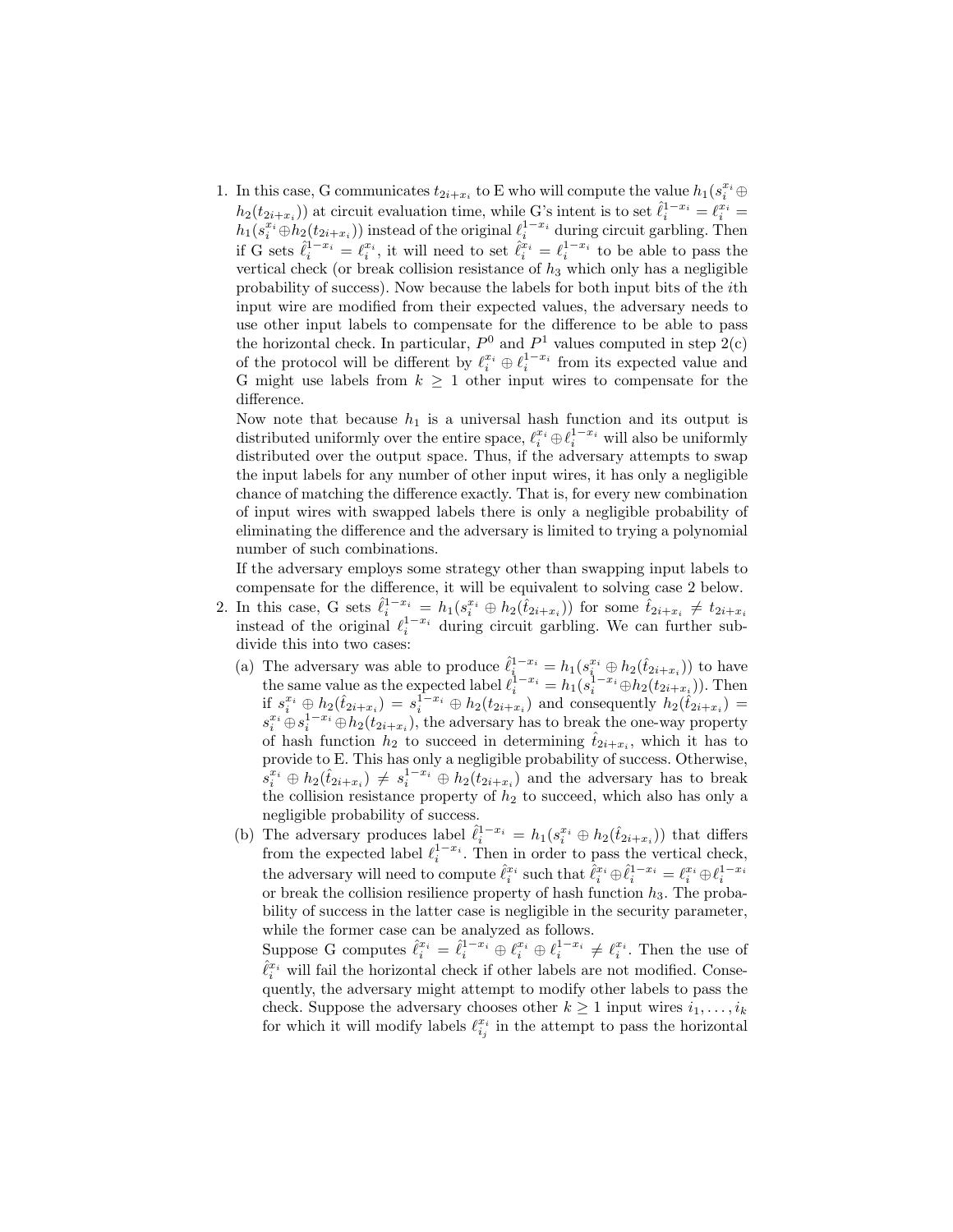check. That is, G is to compute  $\hat{\ell}_{i_1}^{x_i}, \ldots, \hat{\ell}_{i_k}^{x_i}$ , where  $\bigoplus_{j=1}^k \hat{\ell}_{i_j}^{x_i}$  equals a specific value. First, suppose that  $k = 1$ . This means that G is to compute  $\hat{\ell}_{i_1}^{x_i}$  that simultaneously satisfies  $\hat{\ell}_i^{x_i} \oplus \hat{\ell}_{i_1}^{x_i} = t_1$  and  $\hat{\ell}_{i_1}^{x_i} \oplus \ell_{i_1}^{1-x_i} = t_2$ for some fixed values  $t_1$  and  $t_2$  to pass the horizontal check using  $P^{x_i}$ and the vertical check for input wire  $i_1$ . Because  $\hat{\ell}_i^{x_i}$  and  $\ell_{i_1}^{1-x_i}$  are produced using hash function  $h_1$ , their values are uniformly distributed over the hash function's output space. This means that  $\hat{\ell}_{i_1}^{x_i}$  can meet both of these requirements only with a negligible probability if  $\ell_{i_1}^{1-x_i}$  remains unchanged. Thus, G could also change both labels for input wire  $i_1$  (i.e., it sets  $\hat{\ell}_{i_1}^{x_1} = t_1 \oplus \hat{\ell}_i^{x_i}$  and  $\hat{\ell}_{i_1}^{1-x_1} = t_2 \oplus \hat{\ell}_{i_1}^{x_i}$ ). This, however, will require G to supply a consistent  $\hat{t}_{2i_1+x_{i_1}}$  to E (for bit  $x_{i_1}$  which is equal to either  $x_i$  or  $1 - x_i$ ) to produce  $\hat{\ell}_{i_1}^{x_{i_1}}$  using authentic  $s_{i_1}^{x_{i_1}}$ , which in turn can be done only if G inverts  $h_2$ . Now if we generalize the analysis to  $k > 1$ , we will still run into the

case that there are more contradicting constraints on the values of  $\hat{\ell}_{i_j}^{x_i}$ than the number of labels that G needs to set resulting in inability of the adversary to meet all of the constraints simultaneously or G will be required to invert  $h_2$  at least for one input wire  $i_j$ .

Thus, we obtain that the adversary can succeed in modifying its input with probability at most negligible in  $\kappa$  in every possible case, which concludes the  $\Box$ 

We can now return to proving our main input correctness result.

Proof (Theorem 2). Recall that based on prior results, all properties verified during the circuit checking phase will hold for the computed result with probability 1 – negl $(\rho)$ . This means that the conditions of Lemma 2 will also be satisfied with probability  $p_1 = 1 - \text{negl}(\rho)$ . Furthermore, the result of Theorem 2 guarantees garbler's input correctness with probability  $p_2 = 1 - \text{negl}(\kappa)$ , and input correctness will hold when both conditions are true. This happens with probability  $p_1 \cdot p_2$  giving us probability of input correctness  $1 - \text{negl}(\kappa) - \text{negl}(\rho)$ as desired.  $\square$ 

#### 6 Conclusions

In this work, we treat the problem of strengthening the security guarantees of traditional formulations of secure multi-party computation. This is achieved by enforcing input correctness through input certification and tying certification to instances of secure function evaluation. The focus of this work is specifically on enforcing correctness of the garbler's input in secure two-party computation based on garbled circuit evaluation in the malicious model. We put forward a new certification mechanism specifically designed to be used with garbled circuit evaluation and show how to integrate certificates into secure computation to guarantee correctness of garbler's input. Our construction incurs minimal overhead and adds only one signature verification and  $O(n\rho)$  symmetric key/hash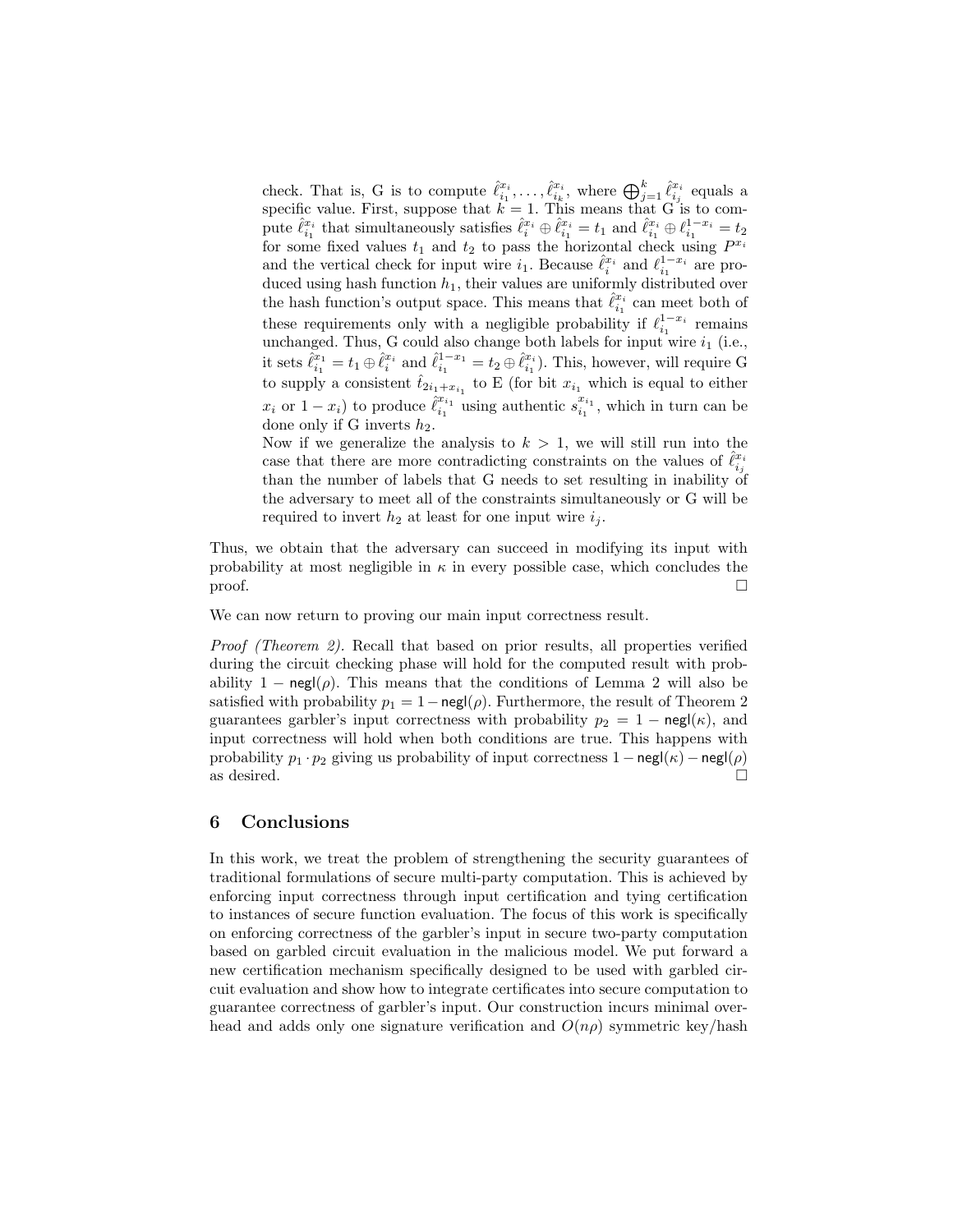operations to conventional garbled circuit evaluation using cut-and-choose in the malicious model that consist of garbling  $\rho$  circuits and where n is the size of the garbler's input in bits. We formally prove security of our construction.

#### Acknowledgments

This work was supported in part by grants 1223699 and 1319090 from the National Science Foundation and FA9550-13-1-0066 from the Air Force Office of Scientific Research. Any opinions, findings, and conclusions or recommendations expressed in this publication are those of the authors and do not necessarily reflect the views of the funding agencies.

### References

- 1. C. Baum. On garbling schemes with and without privacy. In International Conference on Security and Cryptography for Networks (SCN), pages 468–485, 2016.
- 2. M. Bellare, V. Hoang, S. Keelveedhi, and P. Rogaway. Efficient garbling from a fixed-key blockcipher. In IEEE Symposium on Security and Privacy (SP), pages 478–492, 2013.
- 3. M. Blanton and F. Bayatbabolghani. Efficient server-aided secure two-party function evaluation with applications to genomic computation. Proceedings on Privacy Enhancing Technologies (PoPET), 4:1–22, 2016.
- 4. M. Blanton and P. Gasti. Secure and efficient protocols for iris and fingerprint identification. In European Symposium on Research in Computer Security (ESORICS), pages 190–209, 2011.
- 5. D. Bogdanov, S. Laur, and J. Willemson. Sharemind: A framework for fast privacypreserving computations. In European Symposium on Research in Computer Security (ESORICS), pages 192–206, 2008.
- 6. J. Camenisch and A. Lysyanskaya. A signature scheme with efficient protocols. In International Conference on Security in Communication Networks (SCN), pages 268–289, 2002.
- 7. J. Camenisch and A. Lysyanskaya. Signature schemes and anonymous credentials from bilinear maps. In Advances in Cryptology – CRYPTO, pages  $56-72$ , 2004.
- 8. J. Camenisch, D. Sommer, and R. Zimmermann. A general certification framework with applications to privacy-enhancing certificate infrastructures. In IFIP International Information Security Conference (SEC): Security and Privacy in Dynamic Environments, pages 25–37, 2006.
- 9. J. Camenisch and G. Zaverucha. Private intersection of certified sets. In Financial Cryptography and Data Security (FC), pages 108–127, 2009.
- 10. I. Damgård, V. Pastro, N. Smart, and S. Zakarias. Multiparty computation from somewhat homomorphic encryption. In Advances in Cryptology – CRYPTO, pages 643–662, 2012.
- 11. E. De Cristofaro and G. Tsudik. Practical private set intersection protocols with linear complexity. In Financial Cryptography and Data Security (FC), pages 143– 159, 2010.
- 12. O. Goldreich, S. Micali, and A. Wigderson. Proofs that yield nothing but their validity or all languages in NP have zero-knowledge proof systems. Journal of the ACM, 38(3):690–728, 1991.